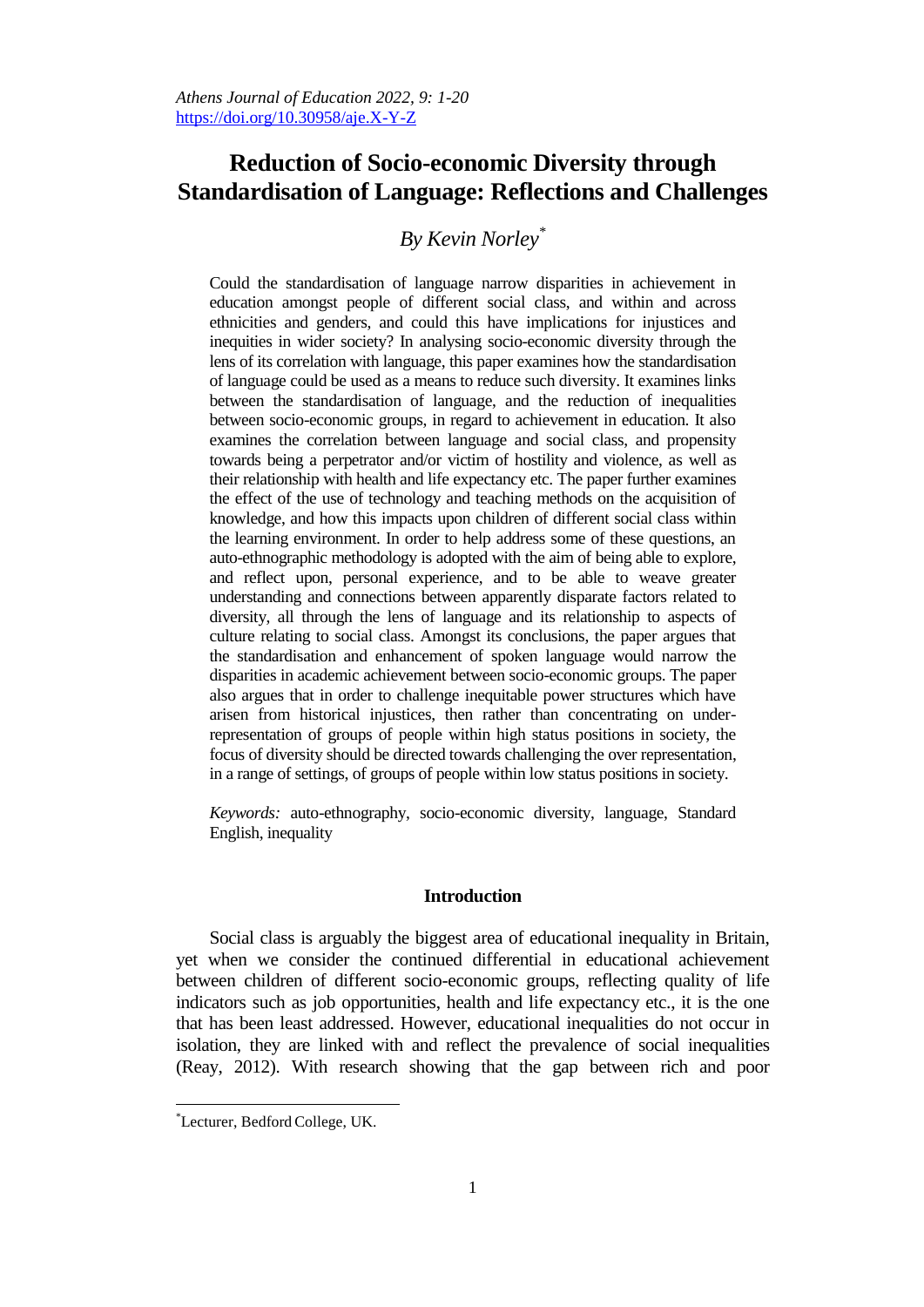increasing, and social disparity becoming more and more entrenched (Oxfam 2016), what can the education system itself do to help address issues of inequalities and in so doing, help to readdress some of the inequities and injustices in society*?*

Could the standardisation of language help narrow disparities in achievement in education between children of different social class, and between and within different ethnic groups and genders, and could this have implications for injustices and inequities in wider society? In examining socio-economic diversity through the lens of its correlation with language, this paper examines how Standard English could be used as a means to reduce disparities in relation to educational achievement between different social groups in education. It also examines the correlation between language and social class, and propensity towards being a perpetrator and/or victim of hostility and violence. The correlation between socioeconomic diversity and language is further examined in the context of the impact of different teaching methods and the use of technology on the acquisition of knowledge by children of different social class within the learning environment.

The paper briefly discusses socio-economic diversity within the UK in relation to life expectancy, health and occupation etc. and through drawing and reflecting upon reports and research studies, considers the impact of social class on schooling and education. Having expounded upon the correlation between social class and language, the paper draws on research in order to make links between the correlation, and educational achievement between and within ethnic groups and genders, and between the correlation, and propensity towards, and susceptibility to, violence.

Following the methodology, the paper is set out in three broad areas (Socioeconomic diversity, education and language; the impact of social class on ethnicity and gender; and Teaching methods and technology) with a section discussion following each one. The paper draws conclusions from the themes explored in the three sections, which include reflections on the author"s experiences over the past 30 years as a practitioner in education. It then moves on to a further discussion, in the form of some anecdotes which help to underpin and support some of the conclusions made, and finishes off through hypothesising over possible links between some of the conclusions made, and the influence of human nature and its relationship with power.

Whilst the focus of the paper has predominantly been on the UK and English speaking countries (e.g., the USA and Canada), the arguments made and conclusions drawn could, I believe, be applied to other countries and societies with other languages.

## **Methodology**

In order to help address some of these questions, an auto-ethnographic methodology is adopted with the aim of being able to explore, and reflect upon personal experience, and to be able to weave greater understanding and connections between apparently disparate factors (Merrill & West, 2018) related to the correlation between social class and language, and academic achievement. Such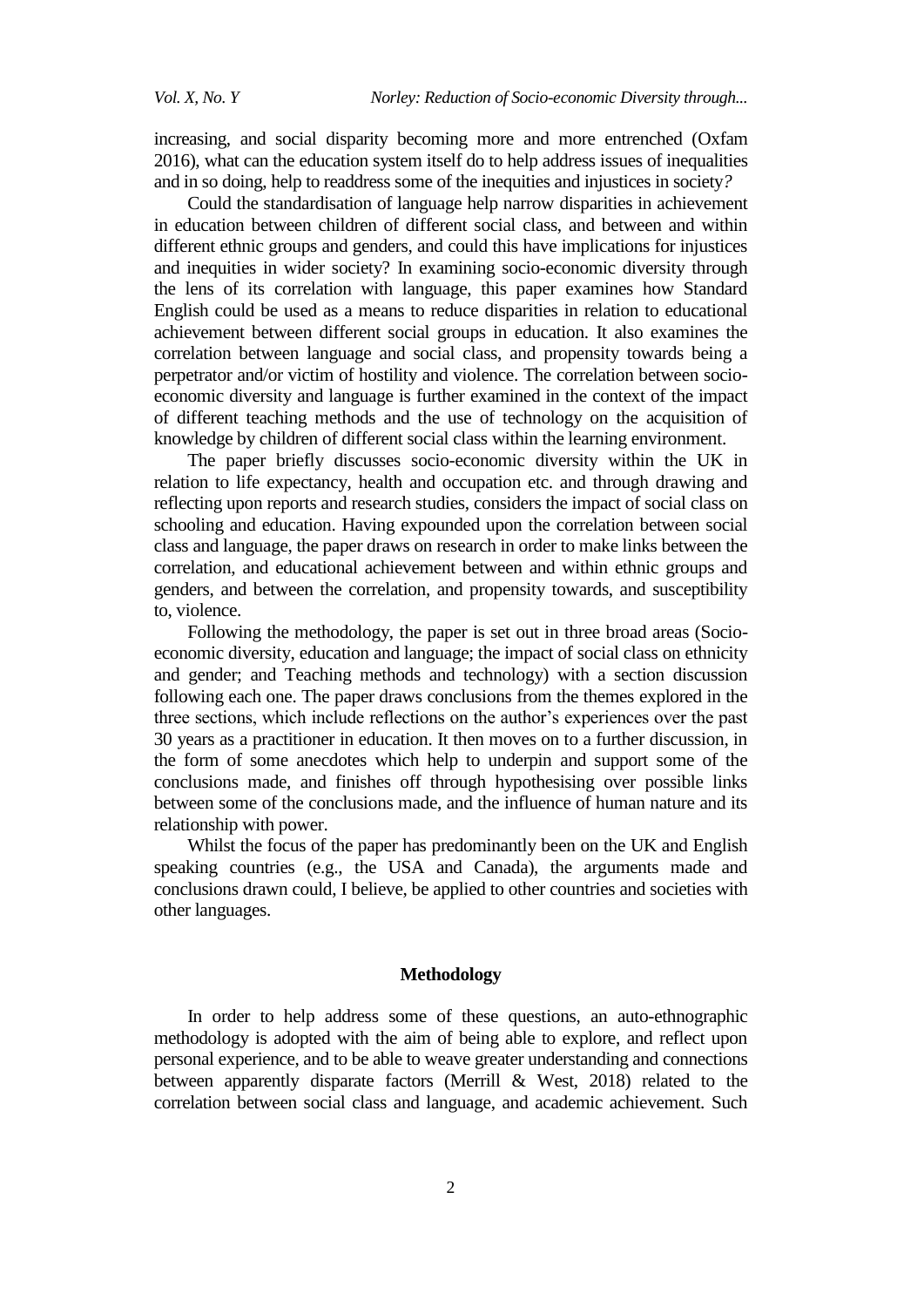methodology allows for examination and reflection of research and reports related to such factors including socio-economic status, health, ethnicity, gender, multiculturalism, schooling, teaching methods and the use of technology etc. all through the lens of language and its relationship to aspects of culture relating to social class. The methodology also assists in bringing to the fore, causal and antagonistic relationships which may otherwise not be covered by other research methodologies.

### **Socio-economic Diversity, Education and Language**

Despite comparable access to health care services, when the average life expectancy of people in wealthy and socially deprived areas within close proximity of some cities is compared, such as between Cathcart and Simshill in Glasgow, or North Kensington and South Kensington in London, it is found to be in the region of 15 years or so, whilst in many other cities and towns across the UK, it is found to be in the region of 10 years. The higher rates of premature mortality and illness are found to be within lower occupational socio-economic groups, reflecting differences in general health, diet and lifestyle choices etc. between the social classes. The correlation between health and poverty has been highlighted by Marmot (2004), who was also able to demonstrate, based on nearly 30 years of research, that such issues are exacerbated the lower people are in an organisational hierarchy and concluded that status is not a footnote to the causes of ill health, it is the cause.

In relation to income, disparity is also reflected in pay differential in the workplace where, for example, a report from the High Pay Centre (2018) found that over the past 20 years, the average pay for top executives had increased from 47 times that of their average employee to 130 times that of their average employee. Over those years, globalisation and fast-paced technical change have created an environment whereby those whose services are in competition have found their skills to have been devalued, whilst the demand for more highly educated workers has remained intense, leading to an increased gulf between workers of different socio-economic groups. In the 1950s and 60s, there was a more rigid class structure, but less inequality. According to Adonis and Pollard (1997), since the second world-war, existing class divisions have widened, and new class divisions, namely the Underclass and the Superclass, have been added on. Consequently, the class structure is now less rigid, yet at the same time, there is less social mobility and, according to Oxfam (2016), a much greater disparity between rich and poor. Standing (2021, p. 8) argues that as the world has moved towards a more "flexible, open labour market … a more fragmented global class structure" has emerged in which inequalities have grown. The working class or proletariat, he argues (2021, p. 8), which used to be defined, "by the way they dressed, spoke and conducted themselves", no longer had a work-based identity, but instead, he continues (2021, p. 14), had jobs "without traditions of social memory" which lacked, "a feeling they belong to an occupational community, steeped in stable practices, codes of ethics and norms of behaviour, reciprocity and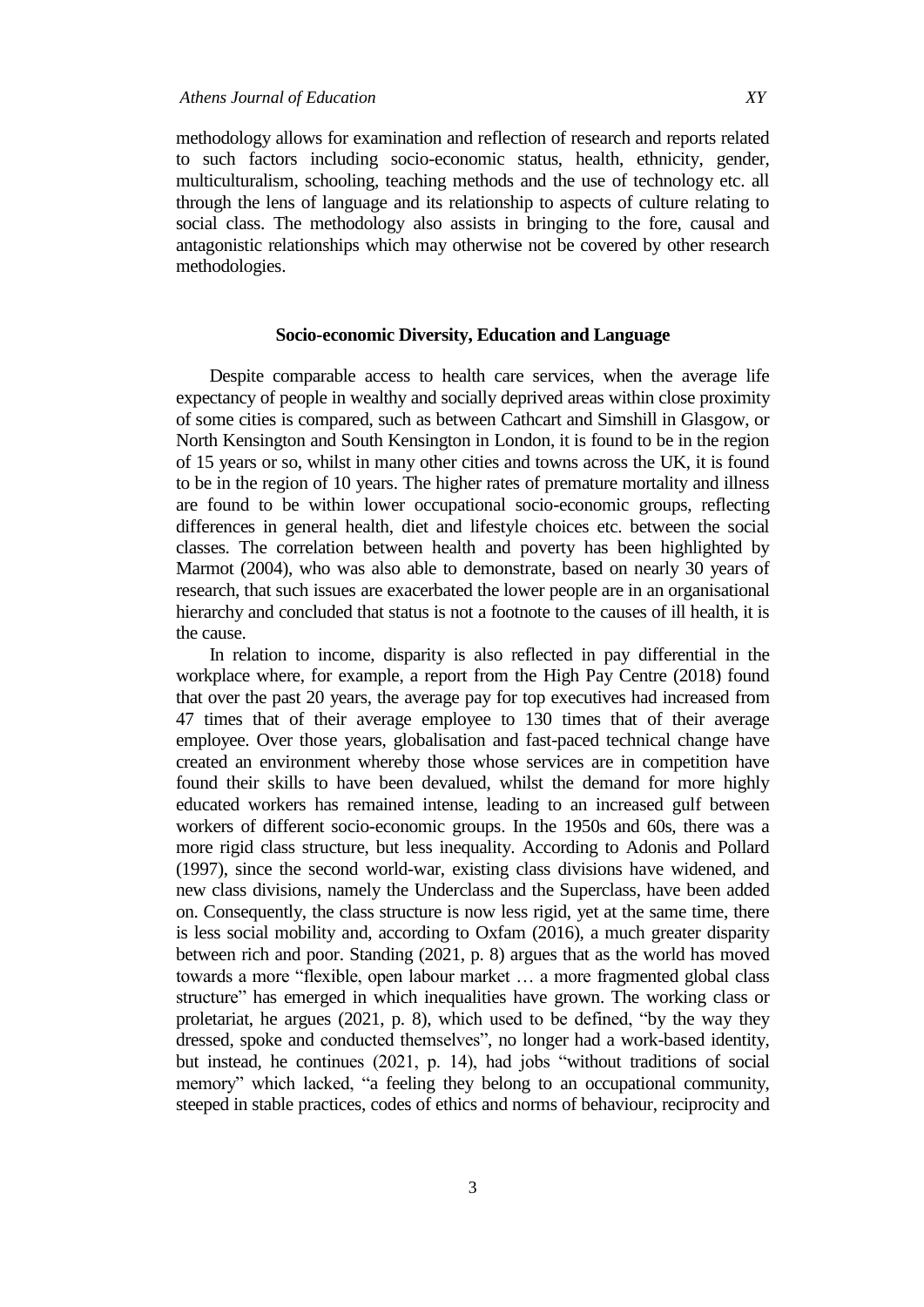fraternity".

Along with average life expectancy, general levels of health and professions, socio-economic status is reflected across people's level of education, and the language and range of vocabulary they deploy in their everyday lives. The impact of the demise of traditional working class industries in post-industrial cities on the support for education within working class communities was highlighted by Ofsted (1993). The effects of parental social class origin on their children"s education have been well detailed in studies by Douglas (1964), who argued, for example, that working-class parents took less interest in school and education, and therefore pushed their children less and indeed often encouraged them to focus on goals outside school and education, and Hyman (1967), who argued that workingclass families were less interested in social mobility than middle-class families and that their value system created a self-imposed barrier to an improved position.

Concerns in regard to the correlation between the failure of working class families in deprived areas to set boundaries for their children, and the lack of achievement of white working class boys, were highlighted by the head of Ofsted, Sir Michael Wilshaw (2012). He backed this up with evidence that white British boys from poor families who qualify for free school meals lag behind fellow pupils throughout the school system and achieve the worst results aged 16 of any ethnic group apart from gypsy and traveller children. Furthermore, research commissioned by Lambeth Council (2019) in South London, found that in innercity schools, teachers had criticised a culture of low aspirations and a "small world" mentality among some poor white families, and had claimed that many parents spent hours with their children in front of the television, rather than visiting local areas of interest.

The Institute for Fiscal Studies (2020) reported that during "lockdown" in the COVID-19 pandemic, richer pupils spent on average six or seven hours a week more on their education than poorer pupils, exposing inequalities with the poorest falling further behind. Such studies have highlighted how social class differences, in particular, inform how parents engage with their children"s schooling and the different resources they are able to bring to bear in facilitating their children's educational trajectories.

However, rather than approaching from the perspective of social deprivation (or a deficit model) of the working class, alternate viewpoints have been put forward by others such as Bourdieu (1977), who argues that as a result of particular attitudes and behaviours, the middle-class have a cultural advantage over the working class in the education system. He argues that as particular cultural norms are better represented in the middle class professions (including teaching), the knowledge, skills and experiences imbibed from a middle-class upbringing are better rewarded within the education system. As an example, a study by Stopforth, Gayle, and Boeren (2021) into social class inequalities within Scottish schools contended, on the basis that children from families in more disadvantaged social classes had poorer outcomes with regard to qualifications, that it was the family and home life of the more advantaged social classes that fostered a more conducive environment for obtaining a higher level of qualifications at school.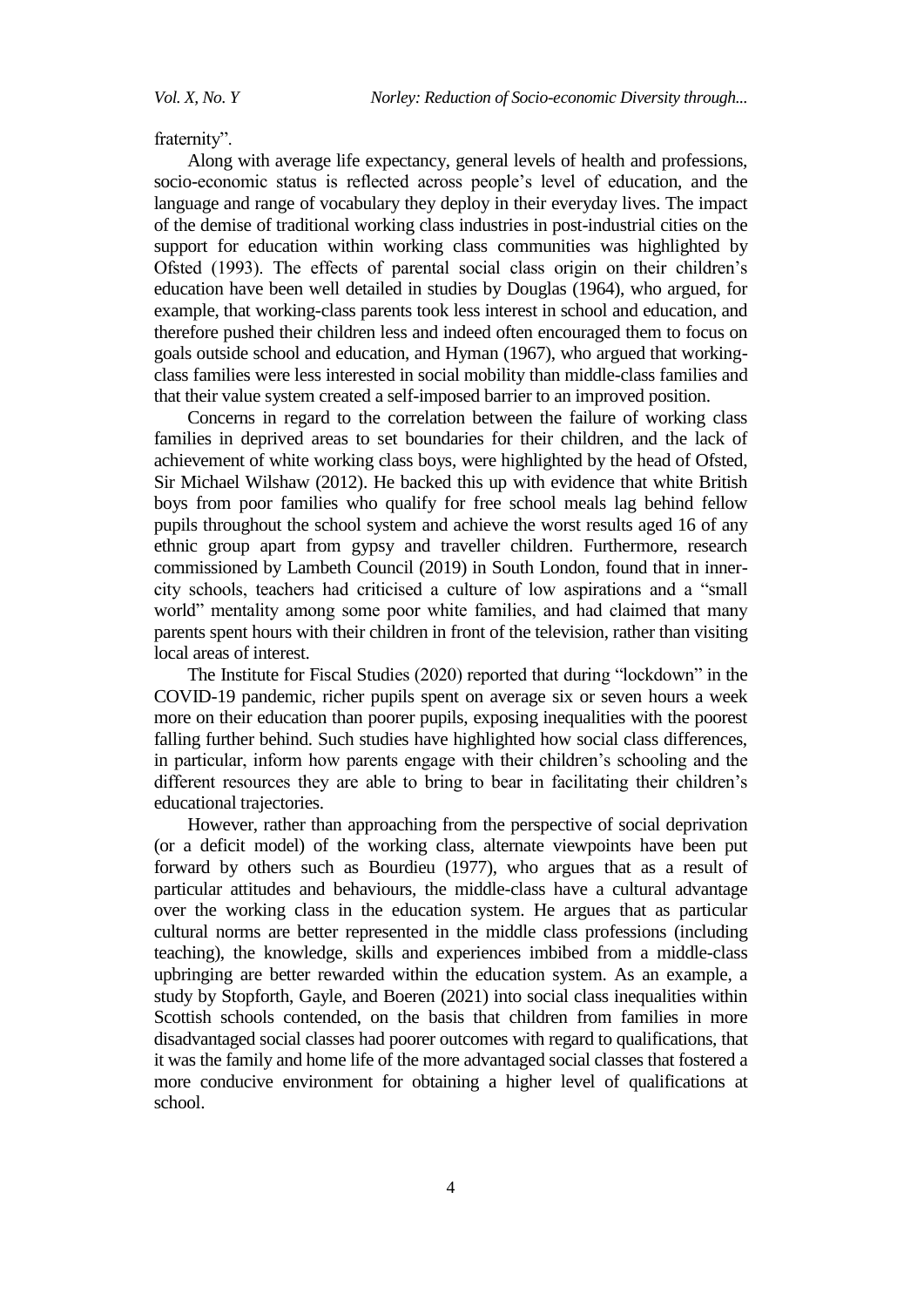In regard to schooling, in the post war era, the right of an education and access to schooling became available for all and a tripartite system was introduced in England. The system provided different types of schooling (ranging from the more academic to the more vocational) for children dependent on their perceived abilities and strengths, based on an IQ test at the age of 11 through which they were judged to be suitable for grammar schools, secondary modern or secondary technical schools. Although described as meritocratic by some, due to differing levels of expectations on children, different curricula and different levels of support from the home environment etc. it had the effect of reinforcing the class system. In his study into working class boys in a secondary modern schoo[l, Willis](http://en.wikipedia.org/wiki/Paul_Willis_(cultural_theorist)) (1978), gave an account of how schools contributed to the maintenance of a class based society, through preparing working class kids for working class jobs. However, he argues that it is the boys" own culture, including a resistance to an education system that they perceive to be for middle class children, which prepares them for the working class jobs and lifestyle that await them after finishing school. In the 1960s, comprehensive schools were introduced as part of an attempt to bring children of different social classes together, in order to help reduce the achievement gap, and compensate for the inequality between middle-class and working class children. However, in spite of such changes, Adonis and Pollard (1997) and McCulloch (1998) have highlighted the failure of the education system to narrow the achievement gap or reduce the inequality between people of different social class, arguing for example that as a school"s intake reflects its area in regard to socio-economic status and house prices etc. the expansion of comprehensive schools had actually had the effect of creating further segregation between the social classes.

More recent research from, amongst others, Ball (2008), and Reay (2006), has shown how the diversification of state education (through academies and Free Schools etc.) in recent years has increased segregation and enabled the middleclass to maintain their privileged position in society.

Whether one perceives the differences in attitude towards, and achievement in, education between the social classes as the fault of the working class, or the inherent good fortune of the middle classes or, as a combination of both, culture plays an important part and as part of culture, language has a pivotal role. In his influential large scale sociolinguistic study into the pronunciation patterns of residents of the Lower East Side of New York City, Labov (1966) showed that there was a correlation between language use and socio-economic status, gender and age. The correlation between social class background and language, and educational achievement has been made by, amongst others, Purves (2012), Honey (1997), Phillips (2013), Entwhistle (1978), Bernstein (1964), Wallace (1988) and Rose (2009) who have all argued that the working class have been held back in their education by their lack of access to Standard English.

In regard to the influence of language on educational achievement, Purves (2012), for example, has argued that those who come from homes where they are not exposed to Standard spoken and written English are often amongst the most vulnerable in society, and are disadvantaged as a result of not being able to distinguish between non-standard and Standard English. She argues (2012, p. 17)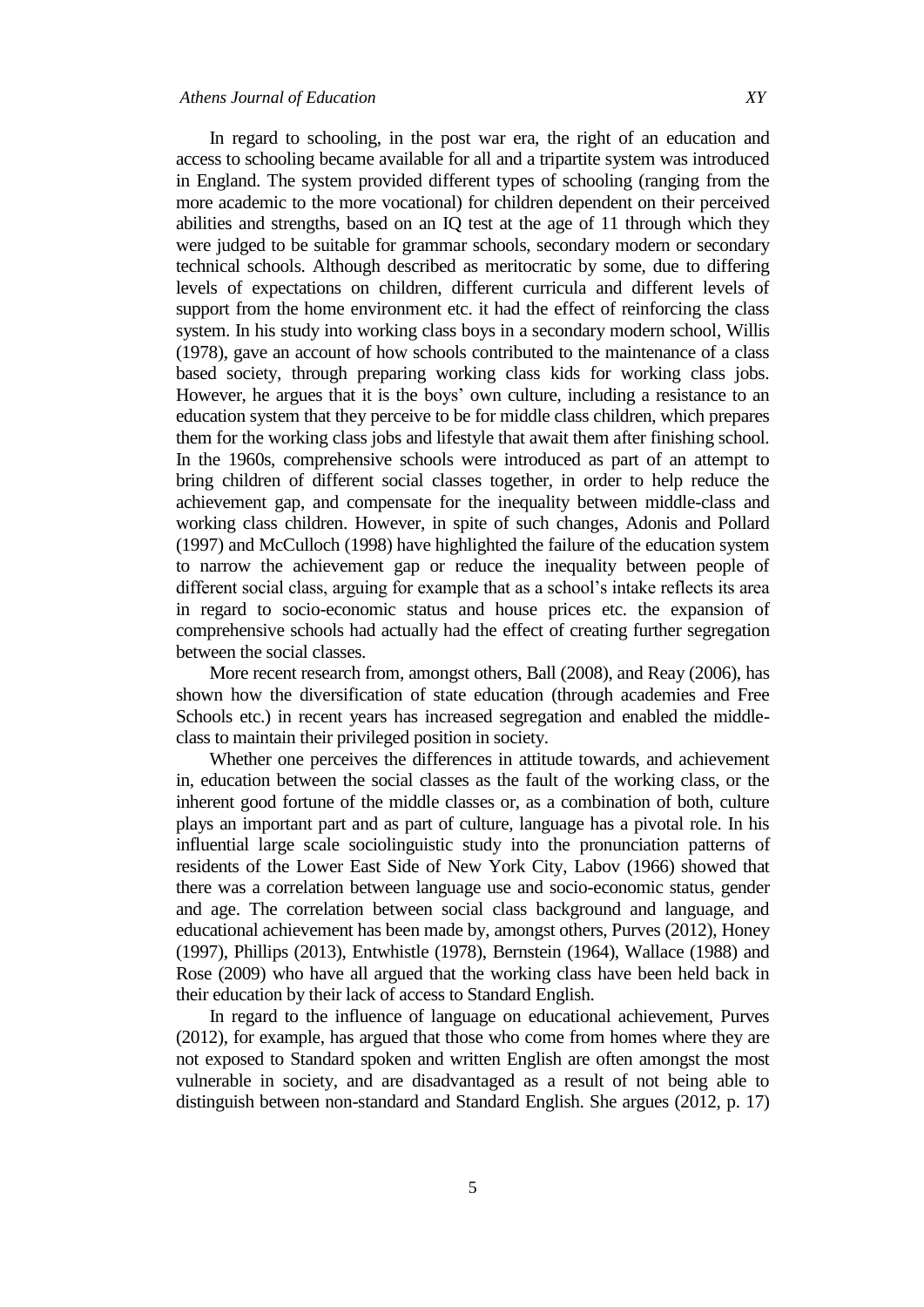that, "… one of the best ladders out of deprivation is an ability to write and speak clearly, pleasingly and with a confident command of language". She also makes it clear that focusing on Standard English and speaking clearly does not mean abandoning a regional accent.

Honey (1997) has argued that "to give access to Standard English to those members of society who have not acquired facility in it through their parents, is an important priority in any society concerned with social justice and the reduction of educational inequalities", whilst Phillips (2013) has argued that vast numbers of children were being discriminated against and severely disadvantaged in life as a result of teachers not being able to impose Standard English.

Entwhistle (1978) has argued that "Working-class children have traditionally had difficulties in schooling due to the inability of working-class speech to support academic discourse", whilst Bernstein (1964) has argued that the failure of children from working-class origins to profit from formal education was "crudely related to the control on types of learning induced by a restricted code."

According to Wallace (1988), there is a dialectic mismatch between speakers of non-standard English and their teachers, which holds them back in accessing the curriculum. In terms of the effect of spoken English on reading and writing skills, she also argues that non-standard speakers may have language related difficulties in developing such skills on the basis that: "While the English writing system does not directly represent speech … the grammar of most varieties of written English is more closely related to standard English than to non-standard varieties of spoken English" (Wallace, 1988, p. 67).

Rose (2009), ex-head of OFSTED has argued that "word poverty" in young children impacts upon formal learning. He stated that, "A high percentage of children in some areas of the country start school with such poor language skills and such a limited vocabulary, that they aren"t able to start reading". He attributed the lack of reading and writing skills amongst some school children to the fact that, "reading and writing feed off speaking and listening" and that "if they can"t say it they can't write it."

The degree to which literacy skills can affect the society in which people live, as well as individual lives, is highlighted in a report by the National Literacy Trust (2009, p. 2) which argues that a lack of literacy skills "not only impacts upon an individual"s personal success and happiness, but also affects their family, the community they live in, and society as a whole". The report, entitled Manifesto for Literacy (2009, pp. 2-4), also goes on to state that those with poor literacy skills "earned less, voted less, had lower aspirations, higher rates of family breakdown, and poorer mental and physical health" and that as a result, literacy problems "... cause acute social, economic and cultural problems that undermine and divide communities". However, as stated in the Manifesto, "Literacy difficulties are not spread evenly across the population; they are disproportionately focused amongst certain groups, in particular groups with lower socio-economic status".

Research has shown (e.g., Clark & Rumbold, 2006) that achievement in education, along with range of vocabulary, grammar, reading comprehension and general knowledge etc. correlates with the amount of free reading done outside of School. A link between reading and educational achievement was also established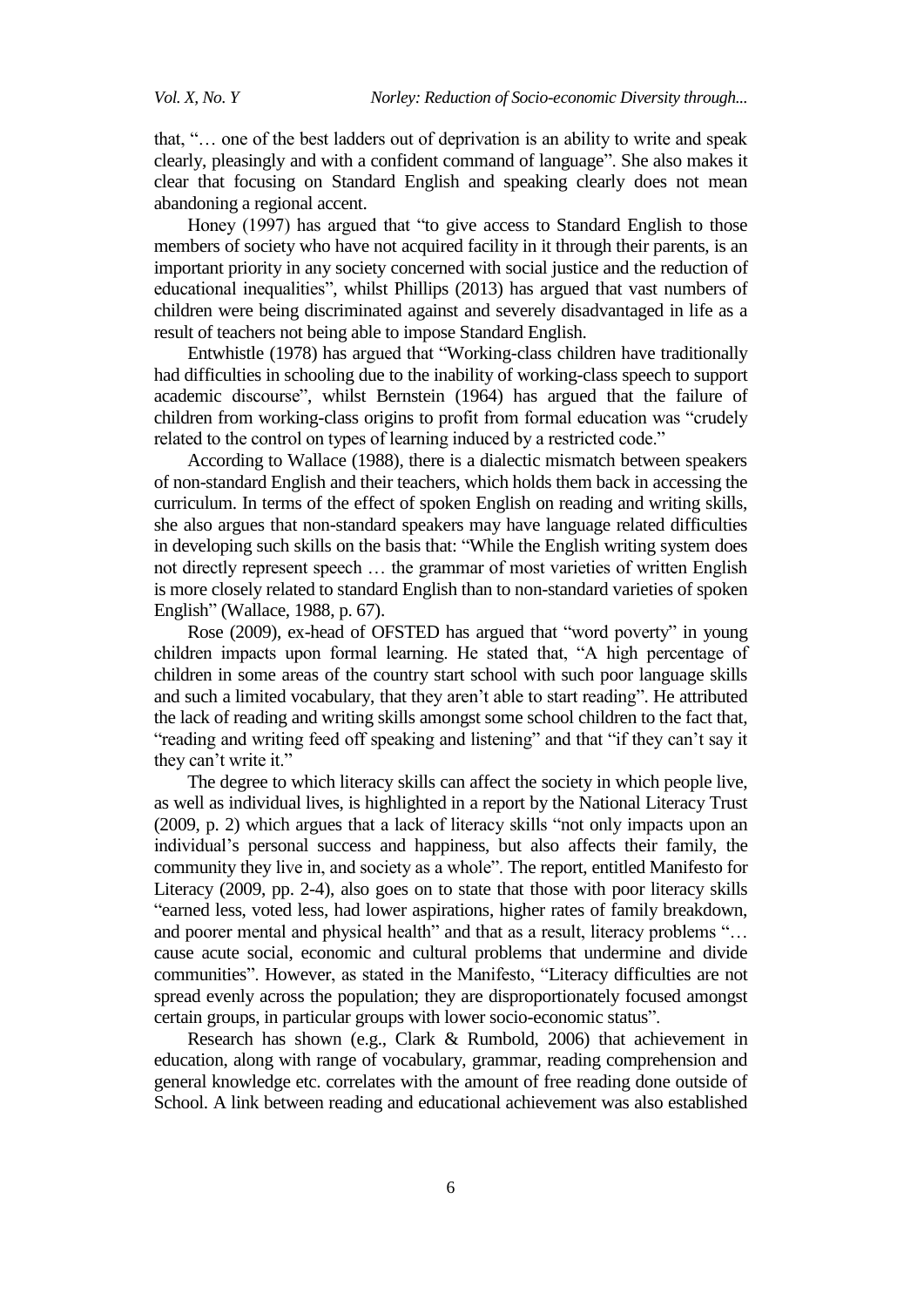by Gayle and Stopforth (2022), whose research showed that pupils (or their parents) who participated in reading activities or highbrow cultural activities, obtained higher mean school GCSE results. Studies have also found (e.g., Clark & Douglas, 2011) that children from lower socio-economic backgrounds read less for enjoyment than children from more middle and upper class backgrounds, and that girls enjoy reading more than boys, whilst research from the DfE (2012, p. 19) highlights the fact that without adequate reading skills, children will not go on to "participate fully in society" and that they "... and their future families will have fewer opportunities to escape a cycle of poverty and deprivation". Hirsch (1988) argues that in order to understand and participate fluently in a given culture, people need to know its language, colloquialisms, idiomatic expressions, entertainment, stories and myths, routines and rituals etc. and that without such, what he terms "cultural literacy", they are unable to understand culturally-conditioned allusions, references to past events, places, names, jokes and idiomatic expressions etc.

In addition, it could be argued that those who are not culturally literate are likely to be disproportionately represented amongst those who share a "culture of poverty", a term coined by Lewis (1971) to help explain why programs to reduce poverty in the USA had not succeeded. She argued that those lacking resources, and living in poverty, also developed an autonomous subculture whereby children were socialized into mindsets and outlooks such as not being able to engage in issues beyond their own conditions and concerns, neighborhood and way of life etc. and not having the knowledge, or concept, of the similarities between their problems and those of others like themselves elsewhere, that perpetuated their inability to escape the underclass.

#### **Discussion (1)**

In the UK, in spite of a range of Government policies that have been introduced over the years with the intention of mitigating the effects of material factors related to socio-economic status, they have not been able to compensate for the differences in outcomes arising as a result of the culture associated with social class, which is still probably the main predictor of educational achievement. Linked to, and a significant part of, these class divisions, I would argue, based on the aforementioned studies, is the spoken language with which children engage, along with their reading skills, and as such, I believe that it is important, as educators, to be able to compensate for their lack of opportunities to develop their spoken language and reading skills in their home environment, and for their lack of exposure to standard English.

Whilst language itself, including what people would regard as Standard English, has changed over these years, the differences between the language (in terms of grammatical structures, enunciation and choice of vocabulary etc.) used between different socio-economic groups still remains, reflecting divisions between those groups as well as their access to opportunities in society. I would argue this lack of access to Standard English, not only holds lower socio-economic groups back within education, and reduces opportunities to obtaining the skills and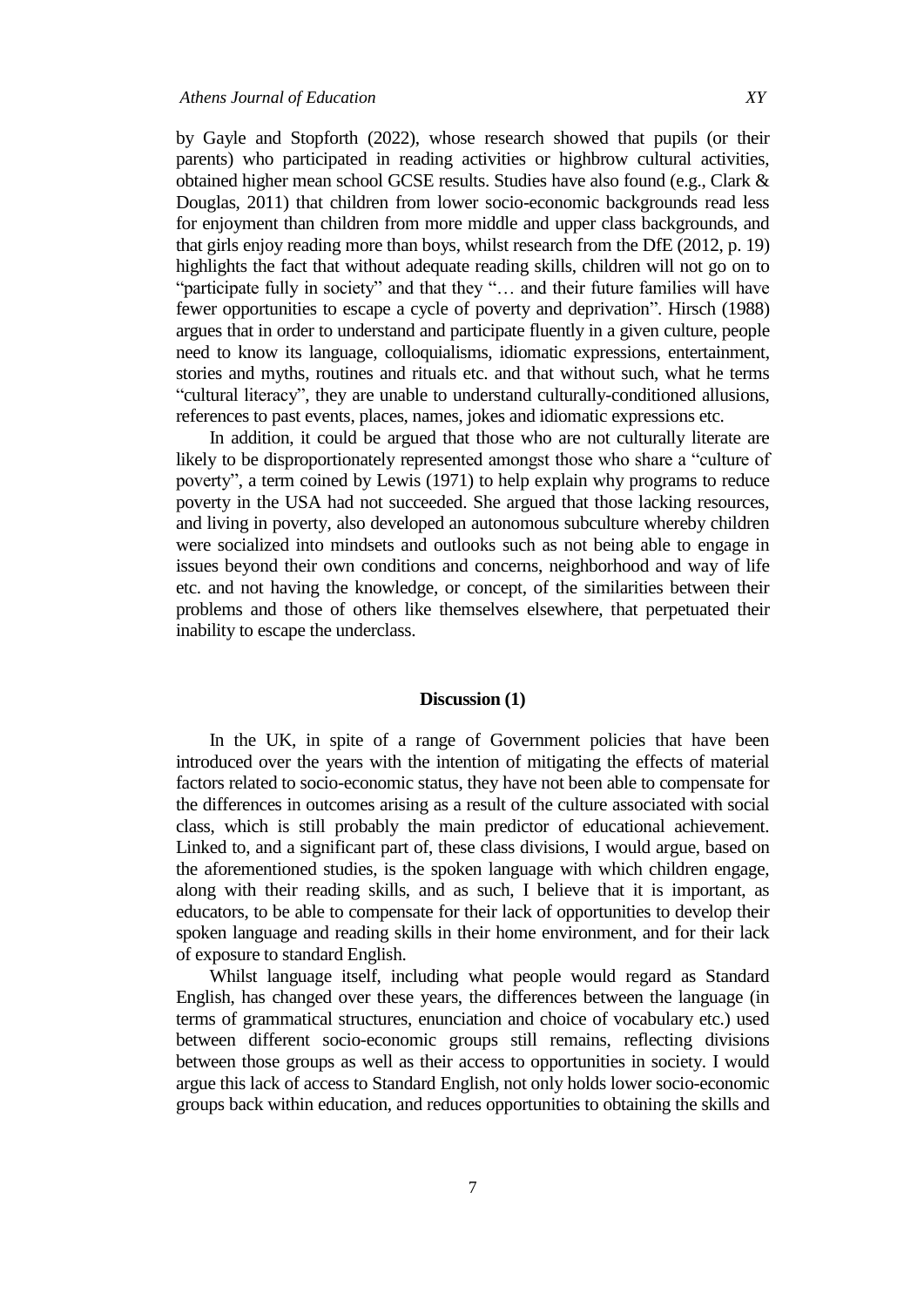culture required to support a more middle class lifestyle, but deprives them of the commonality needed to engage in the democratic process, as well as to engage with a wider variety of people and hence, opportunities to embrace diversity.

I have argued however (Norley 2013, p. 9) that to try and correct language can be "… seen as an attack on lower socio-economic groups rather than an attack on the injustices that create them", and I have also argued (Norley 2018, p. 28) that social class "… exists as a result of deep rooted historical injustices" and that to counter such injustices, "… we must challenge not only the causes of those injustices, but the consequences of the culture produced by those injustices …". One of the consequences, I believe, is the language that becomes imbibed by many in lower socio-economic groups and that is not (or at least rarely) challenged or corrected within the home or school environment.

It should be borne in mind however, that children"s home language is part of their identity, which they may value and not want to lose. As such, children should be taught how to adapt their language choices to suit their situation (i.e., encouraged to "code switch" accordingly from informal to formal language) and the rationale for doing so should be made explicit. In this way, error correction should not inhibit children"s learning or have an impact upon their sense of identity.

### **Socio-economic Diversity, Ethnicity and Gender**

Bourke (1993) argues that class identity is essentially a social and cultural, rather than an institutional or political, phenomenon and therefore cannot be understood without constant reference to gender and ethnicity. Issues related to social segregation of pupils in schools across the country on the basis of ethnicity, and the impact this has had on their future relationships, and outlooks and perspectives on life, have been highlighted by Burgess (2010) and the OECD (2011). Research from the latter, for example, concludes that the UK"s school system is socially segregated, with immigrant children clustered in disadvantaged schools, whilst in the former, it is argued that children"s future attitudes and perspectives on society are strongly influenced by their peer groups at school and that as such, children who mix predominantly with people of their own ethnic background at school will be less inclined later in life to engage with and embrace people of other backgrounds and alternative viewpoints.

Such segregation has occurred in spite of efforts to promote multicultural education within the UK. Furthermore, the afore-mentioned research commissioned by Lambeth Council (2019) found that in inner-city schools where lessons had been adapted to reflect the diversity of immigrant communities, white working class children were being marginalised, leading to a sense of them losing their identity. In addition, Philips (2010) has argued that multicultural policies have failed, and been very divisive, since they have made people identify with their own culture rather than being part of the broader goal of integrating into their community.

In terms of the correlation between progress within the education system and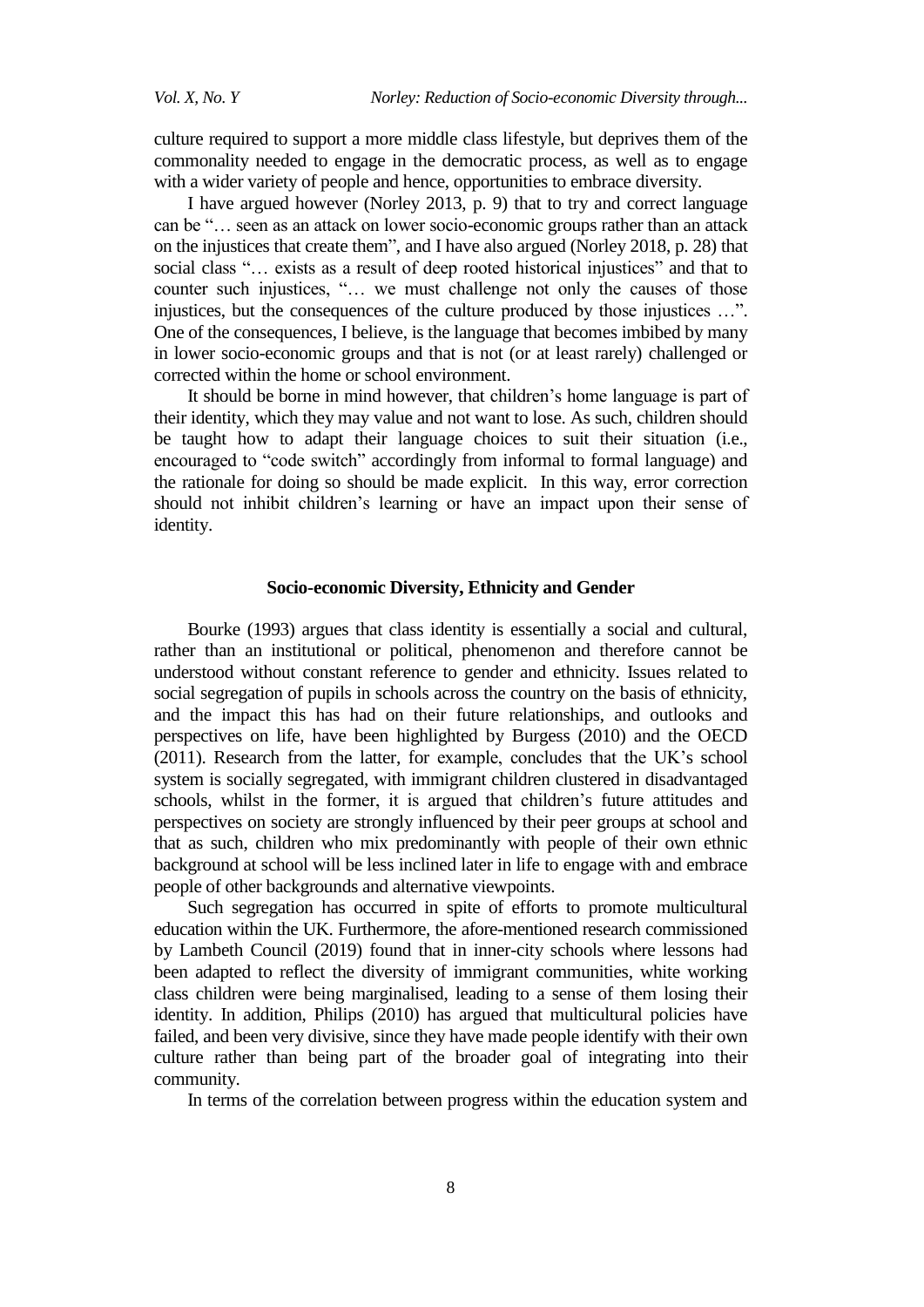ethnicity, research carried out by Dustmann, Machin, and Schönberg (2010, p. 273), concluded that "at the beginning of primary school … ethnic minority pupils (with the exception of Chinese pupils) lag behind white British-born pupils", but that "with the exception of black Caribbean pupils, ethnic minority pupils gain substantially relative to white British pupils throughout … schooling". Their research also showed that conditioning in English as a mother tongue, particularly early on in schooling, significantly reduced achievement gaps between ethnic minority groups. Through his research into the under-achievement of black males in school, Sewell (2009) concluded that it is issues such as peer pressure, interest and enjoyment of black culture, the lack of appropriate role models and absent fathers that are more responsible for educational disparities than institutional racism.

In terms of how migration history and social class have impacted upon different ethnic and linguistic communities in education, research from Hollingworth and Mansaray (2012, p. 4), which tries to identify communities which are most at a disadvantage in education, and where they are located, cites that, "many of the widest gaps" in education are "present in local authorities with substantial Pakistani ethnic minority groups … who tend to speak Urdu, Punjabi or Mirpuri and experience economic disadvantage". The report suggests, on the basis of increasing diversity, that more research is needed into the attainment and educational experiences of ethnic and linguistic groups.

In relation to the influence of gender on educational achievement, research by Voyer and Voyer (2014) from the University of New Brunswick in Canada, based on a review of 308 studies, which looked at data from 1914 to 2011 involving more than 1.1 million children across more than 30 countries, concluded that girls have been consistently outperforming boys over those years, in all academic areas, including maths and science. In relation to the impact of social class on gender though, it can also be concluded, that such achievement of girls, as with boys, varies depending on their socio-economic status.

The bearing of socio-economic diversity on ethnic and gender equality in wider society can be reflected upon in context if we consider the disproportionality of particular crimes that are committed by some social groups, along with the disproportionately of some groups that are represented amongst the victims of such crimes. An example that can be considered is the series of high profile cases over recent years concerning the grooming, sexual abuse, abduction, trafficking, rape and torture of predominantly white working class girls, many of whom were brought up in the care system, across several British towns, by groups of predominantly British Pakistani men. One such report on the issue, the Jay Report (2014), for example, highlights the scale of the problem in one town alone, Rotherham, by revealing that at least 1,400 children in the town had been sexually exploited between 1997 and 2010, and states that there was a "… perception that issues of ethnicity in child sexual exploitation were "played down" by senior managers in child protection services and elected members". The report also highlights the issue of "cultural sensitivities" having been a barrier to the aforementioned crimes being properly investigated.

In addition to the above, similar reports highlighting the abuse, coercion and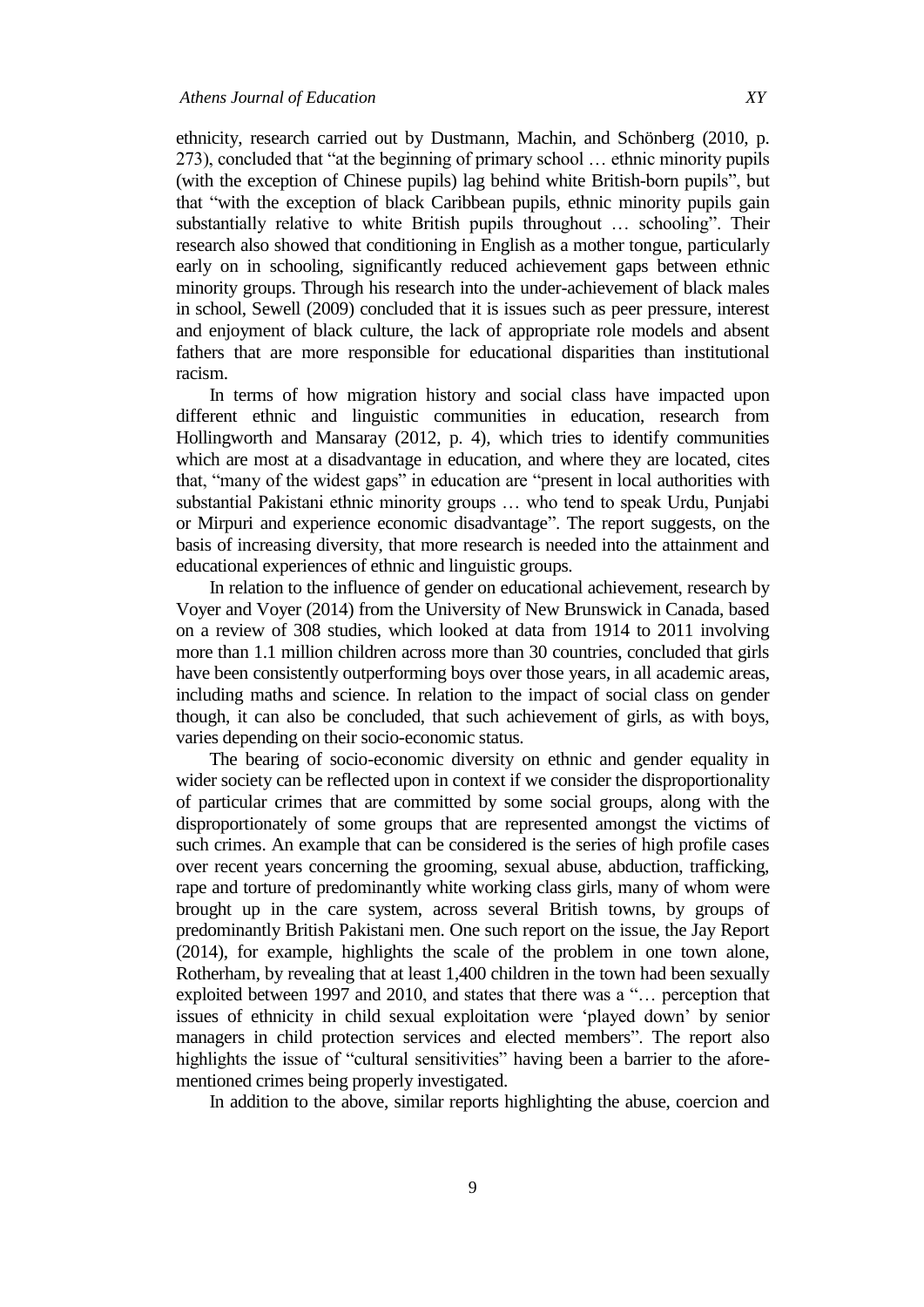exploitation etc. of the most vulnerable in society have been produced over recent years from different parts of the world. One such report (Buller et al., 2019) following a three year national enquiry into allegations of abuse and violence against ethnic minority women and girls in Canada estimated that at least 1,200 indigenous women and girls were murdered or went missing between 1990 and 2012, and concluded that the police and the criminal justice system had historically failed indigenous women and girls by ignoring their concerns and viewing them "through a lens of pervasive racist and sexist stereotypes".

The disproportionate amount of crime suffered by vulnerable groups can also be observed in the statistics from a report from the Metropolitan Police (2019) on knife crime on the streets of British towns and cities. The data shows that a disproportionate amount of the victims are males of Afro-Caribbean origin, with a disproportionate amount of perpetrators of knife crime being from such backgrounds also.

#### **Discussion (2)**

Within each ethnic and gender group, there is division across the social classes. There may also be cultural aspects pertinent to each group determining to what degree they will be represented in one social class or another and to what degree they will integrate with others. I have observed (Norley 2013) that the higher the level of achievement in education, the greater the degree to which people from different ethnic backgrounds are likely to mix together and integrate. When reflecting on the link between achievement in education and the use of Standard English, the role and importance of language in helping to break down barriers that might exist between different ethnic groups is highlighted.

Reflecting on the examples from the reports highlighted above, which are a small sample of many, it is clear that a disproportionate amount of both victims and perpetrators of particular crimes are from lower socio-economic backgrounds and, as such, that their language usage pertains more to non-standard English. It can be argued therefore, that people in general, but girls and women in particular, who lack sufficient language skills, also lack the ability to detect the hostility present in others" language, and are therefore more vulnerable and susceptible to abuse and exploitation.

In addition therefore to the argument that there is a correlation between social class and language, and educational achievement, this paper puts forward the argument for consideration that there is a correlation between social class and language, and susceptibility to, and propensity towards, violence in general, but street and domestic violence in particular. The benefits of the promotion of the use of Standard English, I would argue, go beyond its use in reducing inequalities between socio-economic groups within education, and within and across ethnicities and genders, to being a factor in potentially transforming and empowering, and making safer, the lives of those most susceptible to hostility and violence.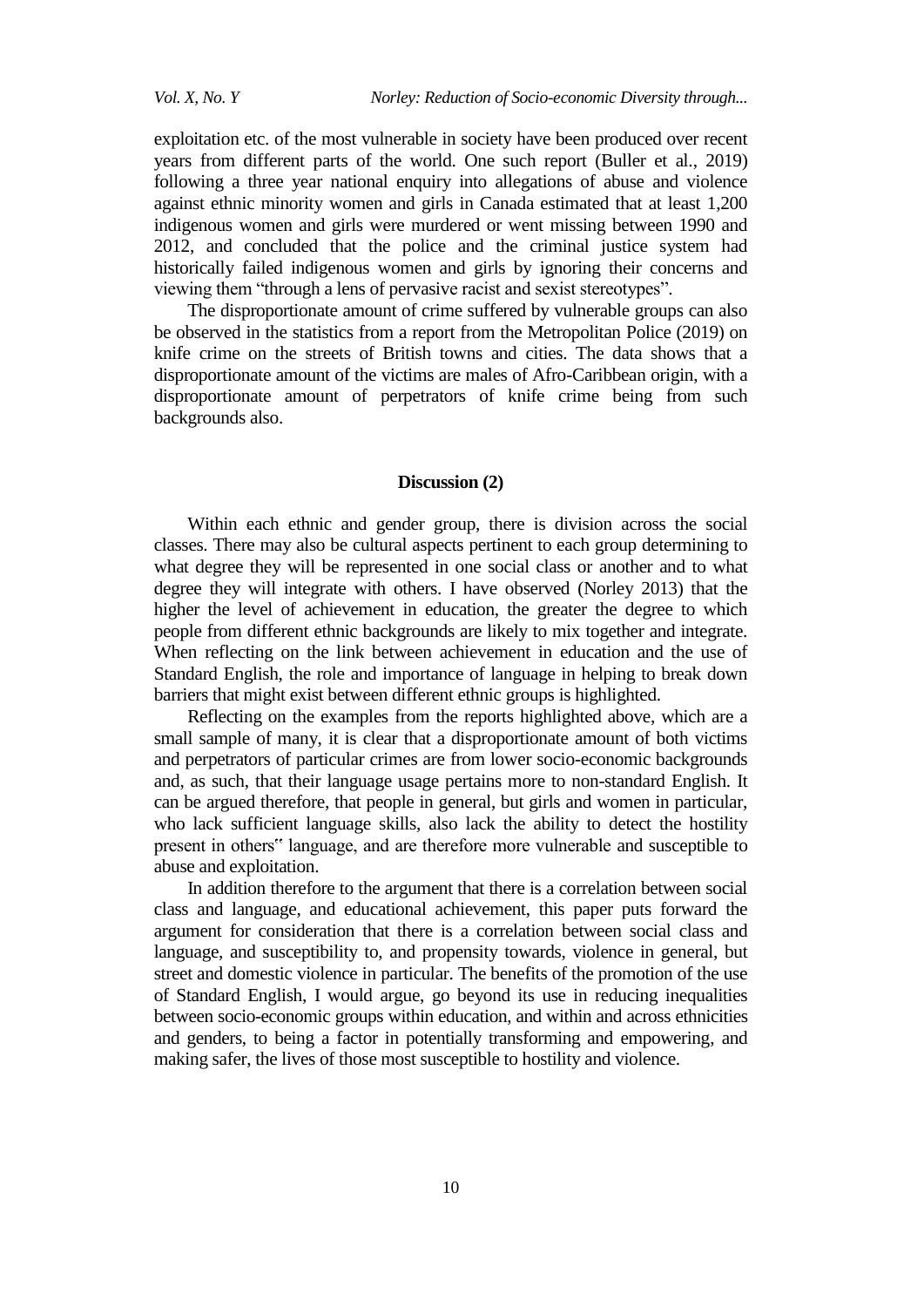#### **Teaching Methods and Technology**

Reflecting on education doctrine, multicultural education advocates student centred learning, whereby students" interests are placed first i.e. in an environment where learning is focused on each student"s interests, abilities and learning styles, placing the teacher as a facilitator of learning. Student centred-learning requires students to be active, responsible participants in their own learning. This is in contrast to teacher-centred learning whereby teachers direct the learning process and students assume a more receptive role in their education.

A bias towards child-centred teaching methods, however, was highlighted by Peal (2014) who, in an examination of 130 Ofsted reports (Peal, 2014) concluded that, in spite of the head of Ofsted, Sir Michael Wilshaw, advocating that inspectors should not show preference to a certain style of teaching, and that those who did had been "rooted out", they were still favouring child centred teaching methods over tutor-led approaches, and showing an aversion to direct teacher instruction, preferring group work instead.

Additionally, Christodoulou (2014), in analysing a series of Ofsted subject reports, found that inspectors had frequently praised learning through discovery and yet methods where teachers were transmitting knowledge were either not mentioned or criticised as bad practice. As such, she argues that whilst teaching through discovery is needed to please Ofsted, it does little for the child. She has argued (2014) that students need facts in order to engage with learning and that those facts are best learned through teacher-led instruction. She argues that direct instruction is a highly effective method of teaching and that frequent practice is important in order to develop higher order skills and the development of long term memory. Drawing on the principles of modern cognitive science, she shows through a wide range of examples and case studies just how much classroom practice contradicts such basic scientific principles. Based on her own time in classrooms, she argues that a generation of school children has been let down by discovery learning, which places emphasis on students finding out for themselves, and that such an approach has left children with glaring gaps in their knowledge and understanding. In arguing that traditional fact-based lessons would serve children better, she challenges the notion that teacher led instruction is passive, that facts prevent understanding, that projects and activities are the best way to learn and that teaching knowledge is indoctrination.

Furthermore, Hirsch (1988) argues that in order to function in contemporary society, children need to have a given amount of knowledge, and a lot of practice in retrieving that knowledge in a lot of different contexts, but that in many schools in the USA, they were being deprived of that knowledge. In a study by Miao and Reynolds (2014) presented at the British Educational Research Association (BERA) conference, set up to compare methods for teaching maths in primary schools in China and England, in order to help explain the gap in results between the two countries, concluded "that 'whole class interactive' work, where the teacher uses questioning and demonstration to explore the subject with pupils as a whole group, is more effective as a teaching method than children working through exercises themselves with teacher support". The research also found that the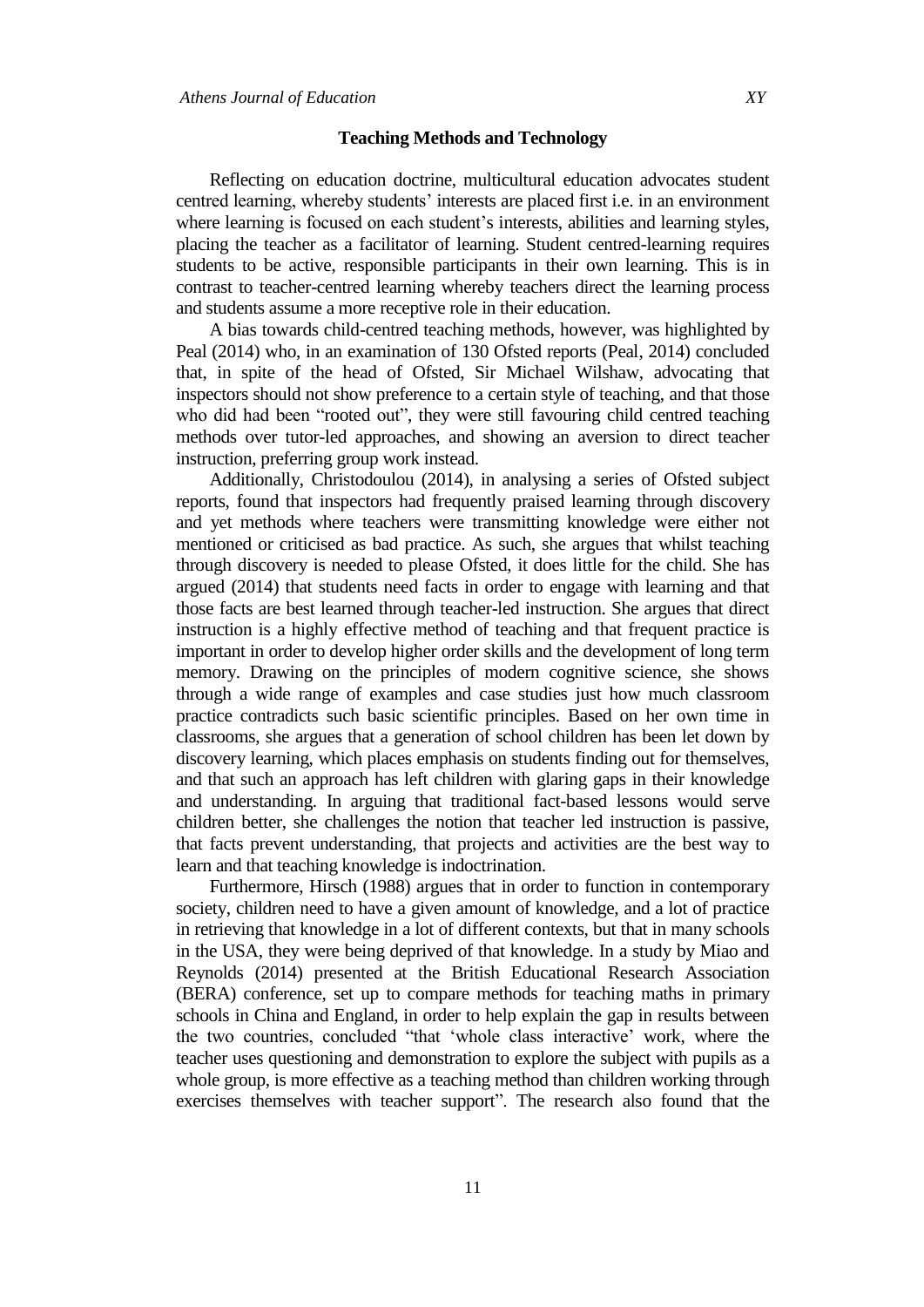differential between the highest and lowest achievers was lower in math classes which adopted teacher-led methods.

In acknowledging and attempting to explain why South Eastern countries (such as Singapore, Japan and South Korea etc.) outperform western countries (such as the UK and USA) during cross-national PISA (Program for International Student Assessment) results, Jerrom and Vignoles (2015, p. 5) argue that differences can be attributed to the fact that, "There are significant cultural, economic and historic differences between countries …" but that "… even if some East Asian teaching methods are potentially more effective than the status quo, one simply does not know whether they can be successfully implemented within the English (or, indeed, other) educational systems".

The importance of structured teaching methods was also highlighted in a study by Gross (2010), which found a correlation between teaching methods and behaviour, through identifying that a child-led approach and mixed ability classes led to a lack of disciplined learning which in turn had had a negative impact upon the development of language skills. The report argued for example that school children were not informed of the differences between the use of street slang and Standard English in regard to spoken English, and that spelling, punctuation and grammar were often not corrected. Similarly, another report from the Policy Exchange (Williams, 2018) found that a child-centered approach to pedagogy both played down the importance of the teachers' knowledge whilst simultaneously contributing to poor behaviour in the classroom, through reducing the basis for their authority.

In the afore-mentioned study by Hirsch (1988), links are made between teaching methods, schooling, social class and ethnicity etc. when he argues that unlike white and Asian children who often have more opportunities to develop cultural literacy at home, children of color growing up in low income families (Black, Hispanic and Native American students) in the USA often attend schools that fall short in building content knowledge, vocabulary and reading comprehension, a failure from which they rarely fully recover.

In relation to the impact of technology on learning, both currently and in the future, Briggs and Simons (2014) have argued that people who have a given amount of knowledge progress more quickly than those who do not have the knowledge i.e., that "knowledge begets knowledge". They argue therefore that in order to benefit from the increased use of, and advances in, technology, that learners need sufficient knowledge and facts in order to exploit classroom technology, engage efficiently in the learning process and hence acquire further knowledge more readily. In regard to the impact of social class on technology use, research from Hollingworth, Mansaray, Allen, and Rose (2011, p. 354) found that compared with working class parents, middle class parents were able to "... display dispositions, which enabled them to more confidently navigate the risks and celebrate the positive elements of technology". As such, McDonell (2011) has argued that new technology has produced class inequalities, i.e., "digital inequalities", which did not exist before.

The COVID-19 pandemic has also further brought into focus how technology is utilised by people from different social class backgrounds. Research from the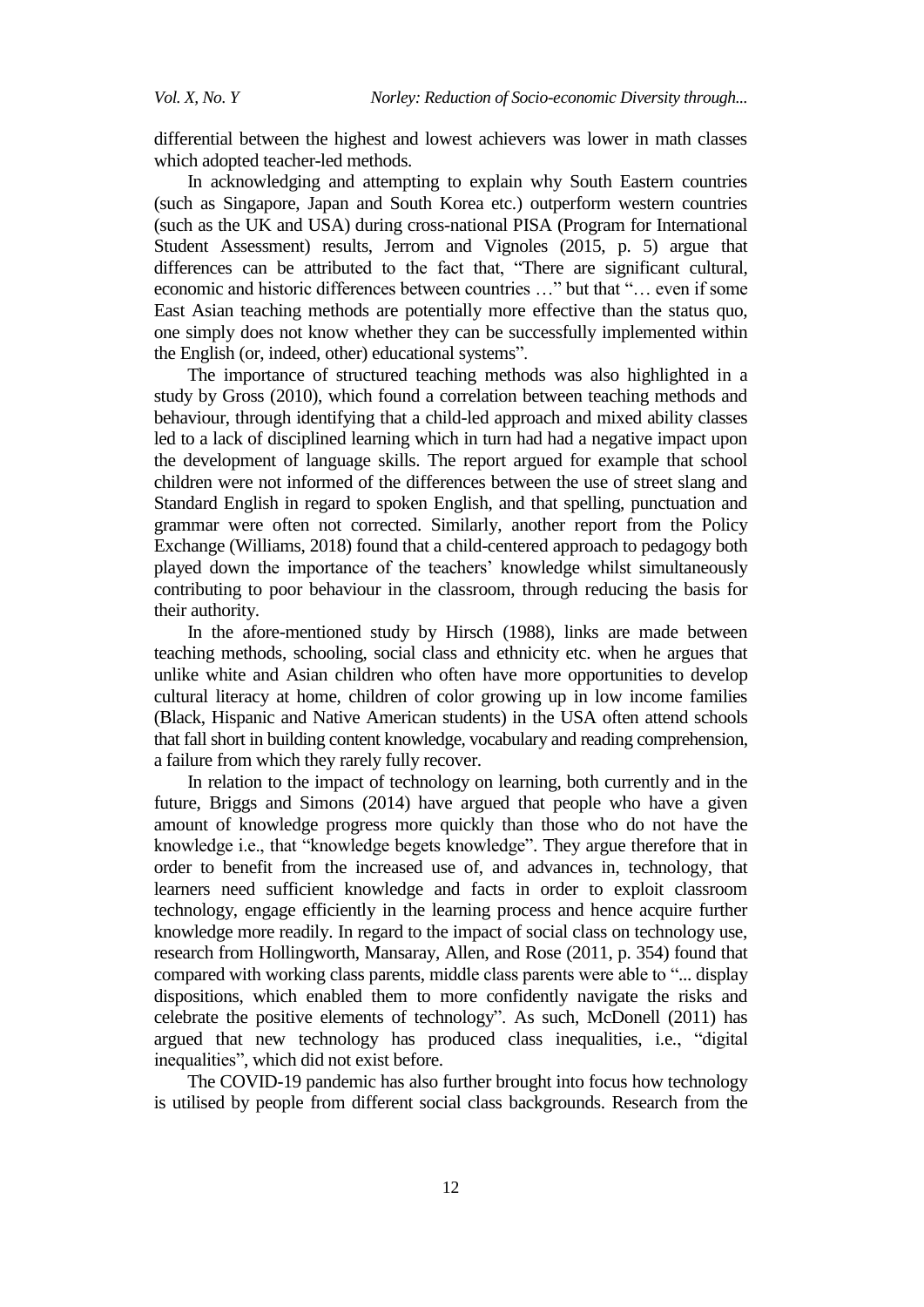Sutton Trust (2021), for example, found that students from middle class homes were about twice as likely as students from working class families to be engaging in on-line learning, and that (social class impacted upon learning at all stages of schooling). Furthermore, the Institute for Fiscal Studies (2020) reported that during the "lockdown", richer pupils spent on average six or seven hours a week more on their education than poorer pupils, exposing inequalities with the poorest falling further behind.

### **Discussion (3)**

Reflecting on my own experiences, I have noticed that during teacher observations, more attention is paid, and praise given, to student-centred learning than teacher-centred learning and that during continuous professional development, there is frequently more focus given to issues related to student-centred learning, such as how to achieve differentiation in the classroom or peer learning etc.

In order to help reduce the disparity in academic achievement between British pupils and those from South-East Asian countries in general, and between different socio-economic groups within the UK in particular, conditions need to be created, that are both more conducive to learning, and more supportive for those delivering learning. Such an environment needs to allow for more balance in regard to the deployment of teaching methods, and greater awareness of the importance of the need for students to have sufficient knowledge in moving forward in their subject areas.

I would further argue that within such an environment, particularly in areas of social deprivation, cultural differences that arise as a result of a home environment in which children may not have been exposed to standard English, had their language corrected, or been read to etc. could be discreetly challenged and compensated for. I would argue that those from more middle class backgrounds are often able, through their home environment, to compensate for the lack of learning opportunities, whether it is as a result of a disruptive classroom environment, teaching methods, a lack of error correction of spoken and/or written English, or guidance in the use of technology.

Studies showing the impact of social class on technology use, such as those mentioned above, have highlighted how parents" education and job status determine their children"s engagement and interest in digital technology, both at home and in school and as such, inform the way in which they are able to support their children"s education. I would argue therefore, that increasing the use of digital technology in schools is not the main issue in regard to reducing the digital divide between children of differing social classes, rather it is children"s disposition resulting from their social class that is responsible for engrained digital inequality. As technology becomes more and more integrated into people"s everyday lives, and its use is further developed and pushed forwards in education, the growing inequalities between social classes that it can produce needs to be reflected upon and addressed.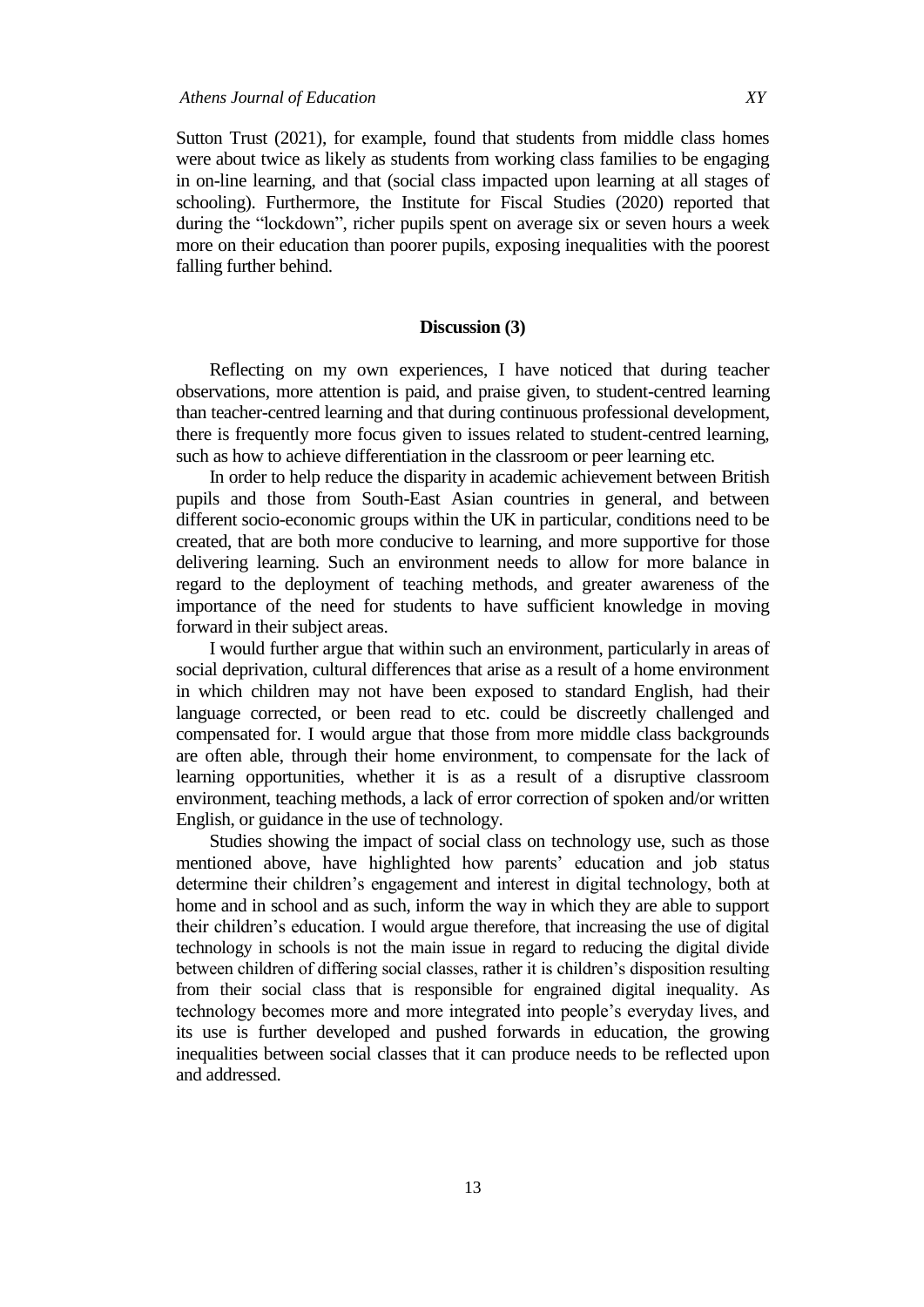#### **Conclusions**

This paper has argued, through highlighting the connection between social class and language, that there is a link between this and educational achievement, and between the correlation, and the propensity and susceptibility towards types of violence. It has argued that ethnicity and gender impact upon these links, and that in spite of measures taken in regard to types of schooling or types of teaching methods etc. in order to reduce disparities in educational achievement of children of different socio-economic background, these links have been sustained. Conclusions have been elicited in the paper, through drawing on research, reports and studies and reflecting upon the author's experiences. These experiences have included consistently observing a correlation between students" language, levels of vocabulary and general knowledge, and academic ability and achievement in education.

In regard to type of schooling, it is clear that children who go to school in more affluent areas are at an advantage in that by and large, they come from homes where they receive a greater level of support and where expectations are higher. Schools which take students based on ability, rather than through parental income, catchment area or religion, are generally more meritocratic and hence fairer, in as much as they can provide opportunities for bright working class children. However, a greater proportion of less able children are then left for the schools which do not, or are not able to, base their intake on ability. Regardless of a school"s catchment area though, or the social and ethnic make-up of its pupils, I believe that if a policy of streaming classes based on ability were more commonplace, then this would provide a more suitable environment whereby a greater balance between teacher-led instruction and child-centred learning could be implemented, as well as a more suitable environment for the expectation and implementation of the use of standard English through constant and consistent error correction of spoken and written English, within schools where it is most needed. These measures would, I believe, help to compensate for the lack of opportunity to develop cultural literacy at home and hence narrow the gap in educational achievement between different socio-economic groups**.**

I would argue therefore that the studies and issues so far raised in this paper, underpin the need for state schools to implement a policy of support for their teachers to be able to constantly and consistently correct their pupils" spoken errors in regard to grammar and enunciation etc. and written errors, in order to be able to compensate for language and learning support issues related to pupils" home environment. It is important, I believe, for the use of Standard English to be promoted throughout the education system, but particularly early on in children"s schooling. The necessity for such a policy would vary, with the need being greater in areas of higher social deprivation i.e., where there are greater numbers of pupils from lower socio-economic backgrounds and/or from those ethnic backgrounds with a history of educational failure. As Zera and Jupp (2000) argue, in order to compensate for the lack of educational achievement of, and create better opportunities for, particular ethnic minority groups and those who have, historically, failed in education, then the opportunities for the middle classes need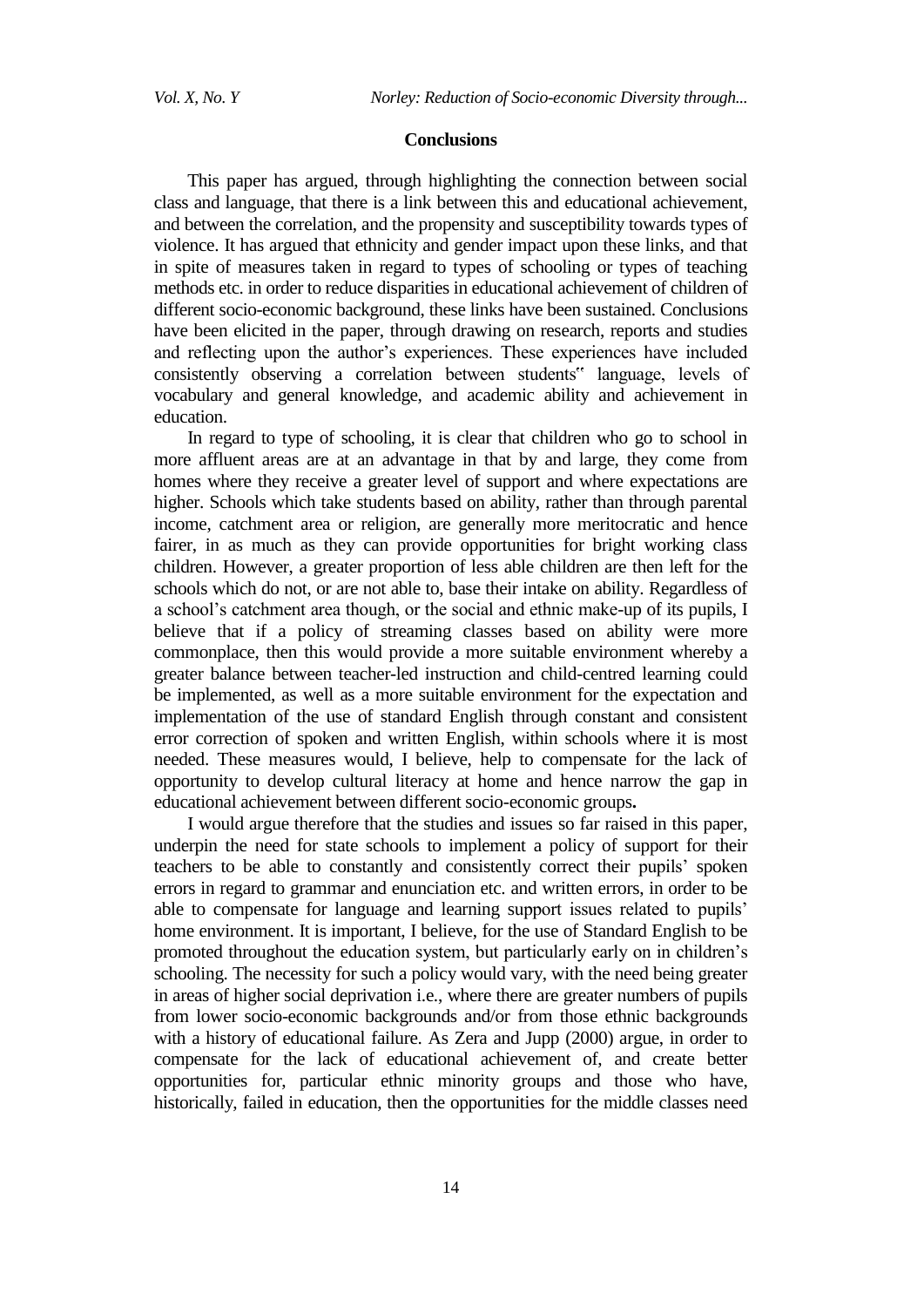to be created for all groups in society.

Standardisation and enhancement of spoken language should be viewed as an avenue towards improving educational achievement amongst those from lower socio-economic groups (and narrowing disparities between different socioeconomic groups, as well as between, and within, different ethnic groups) on the one hand, and as an avenue towards developing people"s awareness of, and sensitising them to, the correlation between, language and the propensity towards, and susceptibility to, violence, on the other.

Through reflecting upon the disparities that exist between people of different social classes, gender and ethnic group, this paper has argued that it is the failure to examine the influence of people"s language and literacy skills on achievement in education, and its effect on accessing cultural literacy, along with the failure to engage with, and challenge, specific aspects of culture pertinent to socio-economic status and ethnicity, that are responsible for the disparities not being addressed. It has argued that potential issues relating to growing socio-economic diversity, can be reduced through placing greater emphasis on finding common ground within diverse groups, through the standardisation of language. Diversity, I would argue, needs to be viewed in the context of the ability of people to have sufficient language skills and knowledge to engage in each other's cultures. Instead of allowing the normalisation of poor language skills and poor behaviour etc. the education system should be normalising challenging the aspects of culture that prevent social mobility and engagement, such as language use and its correlation with social class, educational achievement, and propensity towards and susceptibility to violence.

I believe, based on the evidence presented in this paper, combined with my own reflections, that the correlations outlined are palpable (i.e., that there is a strong correlation between language use and educational achievement, and between language use and propensity towards conducting, and being a victim of, violence, and as such I recommend, due to the significance of the issues raised, that more specific research, both quantitative and qualitative, should be carried out in order to ascertain and confirm the correlations and the degree to which they are present in given contexts.

#### **Further Discussion**

In education, arguments tend to centre less around consideration of language use or how we can counteract the tendency towards social class and ethnic division in schools, discussed and reflected on, in the aforementioned research, but more around how we ensure compliance with equality and diversity policies. Recent research by Dover, Major, and Kaiser (2016) from the Harvard Business School, however, concluded that, "The most commonly used diversity programs do little to increase representation of minorities and women" and that organisations" "antidiscrimination policies often made them, "less accountable for discriminatory practices". Moreover, their research found that, "… pro-diversity messages signalled to … white men that they might be undervalued and discriminated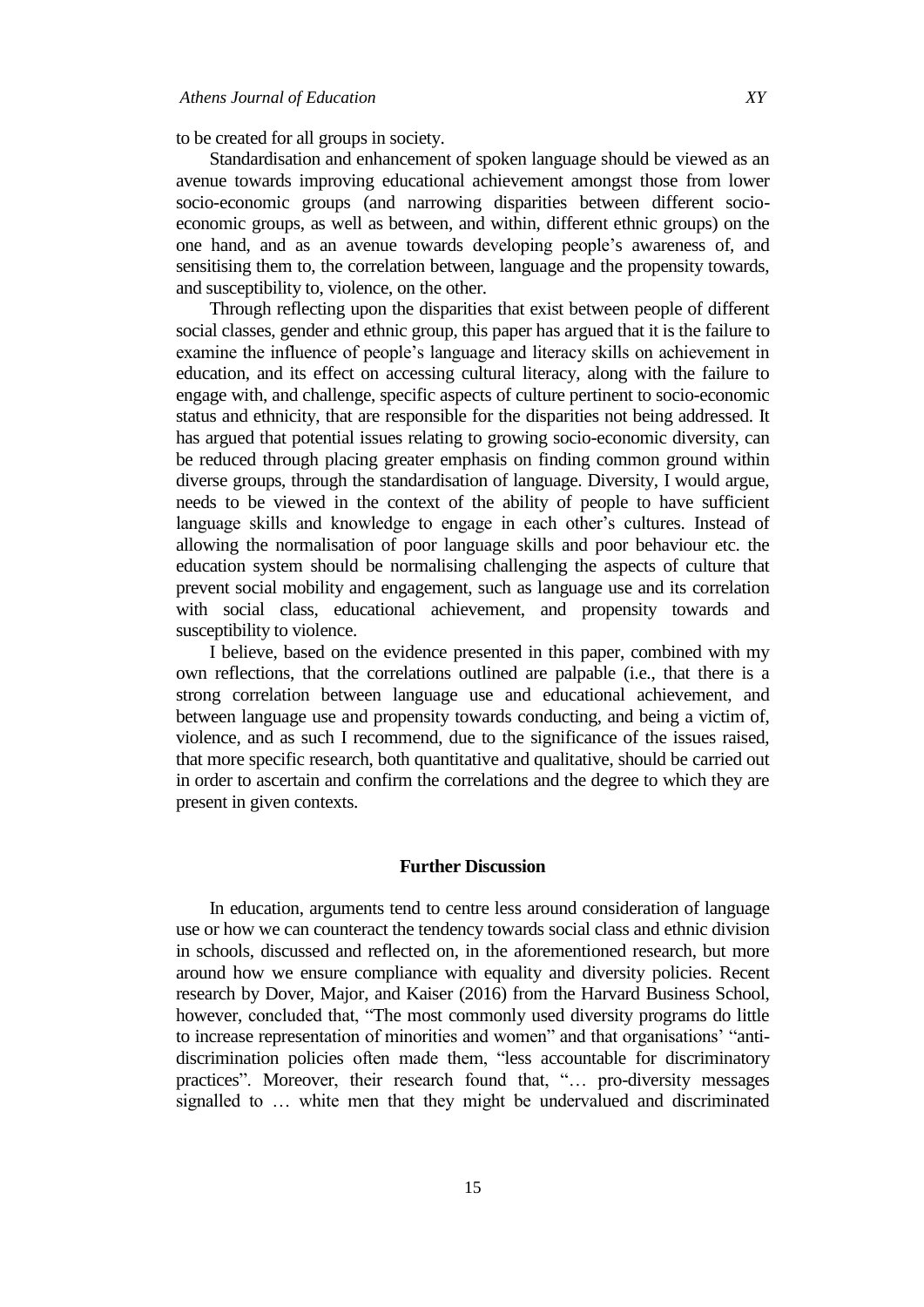against" regardless of their political ideology, or whether or not they supported the principles of diversity and inclusion. Whilst there has been much focus on the need to promote successful, diverse role models in a range of industries where they are underrepresented, the focus of diversity should, I believe, be more directed towards broadening the "pool" of people with the skills and abilities to be able to enter into professions where those skills are required i.e., through supporting those from lower socio- economic groups with less status and power in society. In other words, in order to challenge inequitable power structures which have arisen from historical injustices, there should be less of a focus on finding measures to address under- representation at the top in the higher echelons of society (e.g., the number of ethnic minorities in elite universities or women CEOs etc.), but more on measures to address over-representation of groups of people within low status positions in society (e.g., black Caribbean students are three times more likely to be excluded from schools than their white counterparts (DfES 2006)) on the basis that they are greater in number, and they could act as a measure to challenge and counteract inequalities and injustices that arise as a result of socio-economic division and its association with language.

To highlight the issue of inequalities and disparities arising as a result of differences in the use of language, the following anecdotes can be considered:

- Although at one time women and ethnic minorities were underrepresented in TV broadcasting, people of different ethnic groups, age and gender are now regularly seen presenting the News on TV. The commonality amongst them is suitable qualifications and the speaking of Standard English reflecting a good education and middle class culture. However, within each ethnic group, gender and age range etc. there is a wide gamut of people from different social classes who, due to their lack of qualifications and access to sufficient language skills, are excluded from the application process in spite of the fact job adverts may state that applications from Black, Asian and Minority Ethnic candidates are particularly welcome as they are currently under-represented. The same can be said for a number of other occupations and jobs, where relevant qualifications and a good command of the English language are expected.
- If we compare and contrast, for example, two teenagers (of whatever ethnic group or gender), one a university undergraduate and one a gang member, a stark contrast in relation to their language use (in terms of their grammatical structures, enunciation, vocabulary and use of "street" slang etc.), as well as qualifications, would be found, mirroring their future life chances, job opportunities, health, and propensity and susceptibility to violence etc. as well as their ability to engage with, and learn from, people of other cultures.
- If a group of vulnerable people, or a lone vulnerable person, were to come into contact with a group of youths on the street, then assuming the youths could not be seen (i.e., discarding ethnic group or gender), then from the perspective of the vulnerable (whether consciously or subconsciously), the youths' language would be a factor in determining their propensity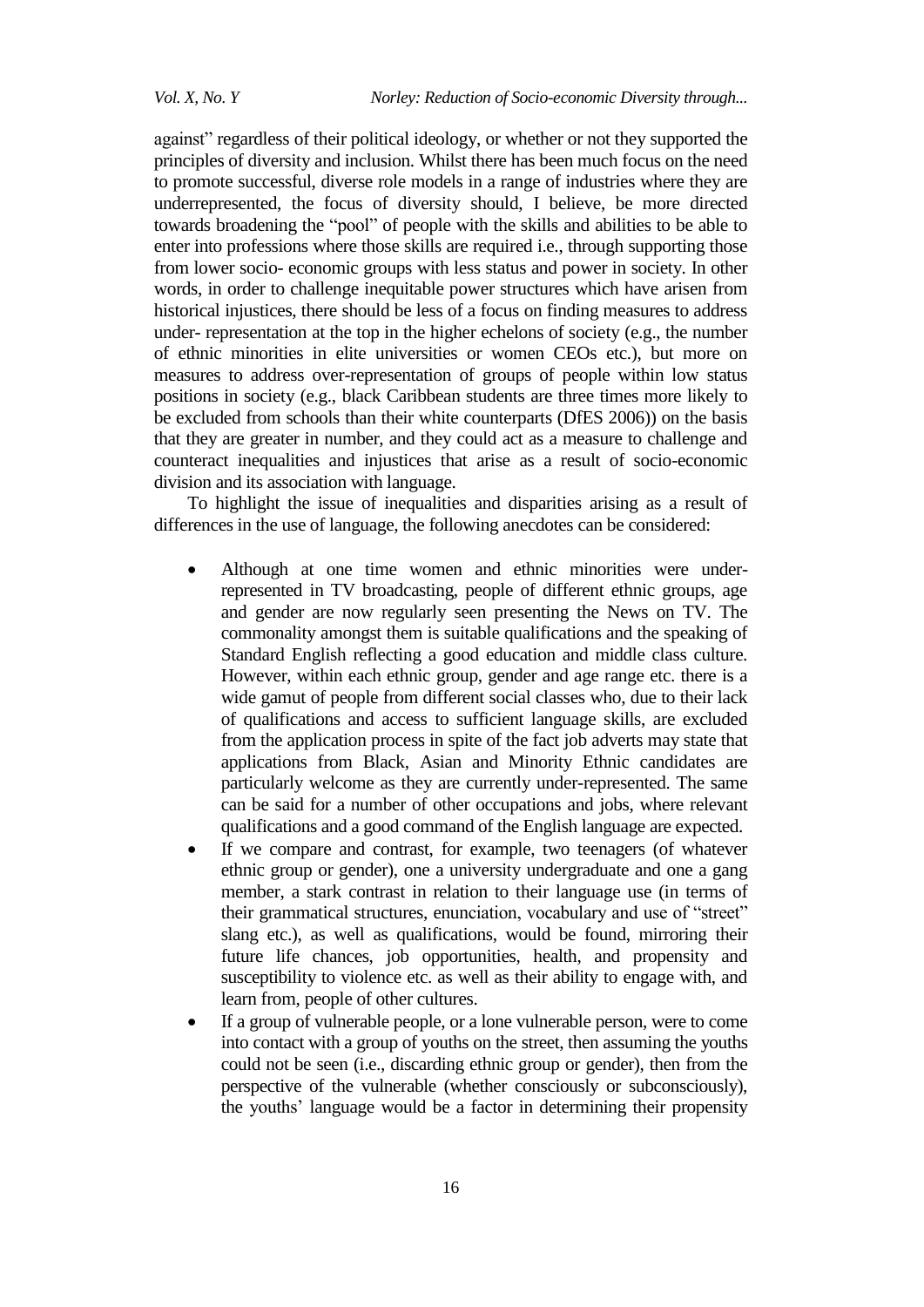towards possible violence, and in instilling, and justifying, a sense of fear within the vulnerable.

• During "lockdown" in the COVID-19 pandemic, phone calls reporting domestic violence were made every 30 seconds. I would argue that the vast majority of perpetrators and victims of domestic violence speak with non-standard English.

The above anecdotes are just a few examples of links between spoken language and education, employment, propensity and susceptibility to violence, and opportunities in, and quality of, life that could be further investigated. In reflecting upon each of the above anecdotes, and much of the research outlined so far in this paper, it is hard to ignore the role of human nature in regard to causes of such inequalities and injustices. A question needs to be asked as to whether or not the cruelty of denying through language, that which many take for granted, as described by Purves (2012), a cruelty reflected in human nature, simple political convenience or, in fact, an entwined, and interdependent mixture of both? According to Sheskin (2018), for example, deep rooted in human psychology is a propensity towards fair inequality (as opposed to unfair equality), the reasons for which include the belief that we could become one of the wealthier people ourselves, and the belief that it promotes industriousness and social mobility. As people become wealthier, or increase their status in society (along with accompanying health benefits and increased life expectancy etc.), others will feel "left behind", creating greater economic disparity and social division between people. The accompanying lack of economic security and welfare, however, can induce a sense of cultural anxiety and erode a sense of belonging, making people anchor themselves more in a sense of place and tradition, the effect of which can be to create further social division.

People accepting and knowing their place and role in society, due to cultural poverty and/or their socio-economic status, due in part to their lack of language skills and concomitant lack of knowledge, it could be argued, has always been used and exploited by groups in power. It could be further argued that this has been enhanced by that which is in our nature, namely that we are stuck with a desire and need to see others in worse conditions than ourselves, an observation expressed, for example, by George Price (Harman, 2011) who, in attempting to define a mathematical, biological and evolutionary representation of altruism, concluded that it is not only being nice to others that benefits us, but that conversely, doing other people down also benefits us.

Has society irreversibly adjusted to accommodate for wide socio-economic diversity and its concomitant differential in people"s level of language and literacy skills, cultural capital, wealth, health and life opportunities that exist between people of different social class and ethnic groups, or could the standardisation of language, along with the trait of having the desire and will, interest and ability to engage with and to share knowledge, be the necessary ingredients that can help to counteract and dampen the antagonistic evolutionary drivers inside of ourselves? And, is it not these drivers that can not only give rise to, or are contributory factors towards, conflict between individuals and between groups of people, but which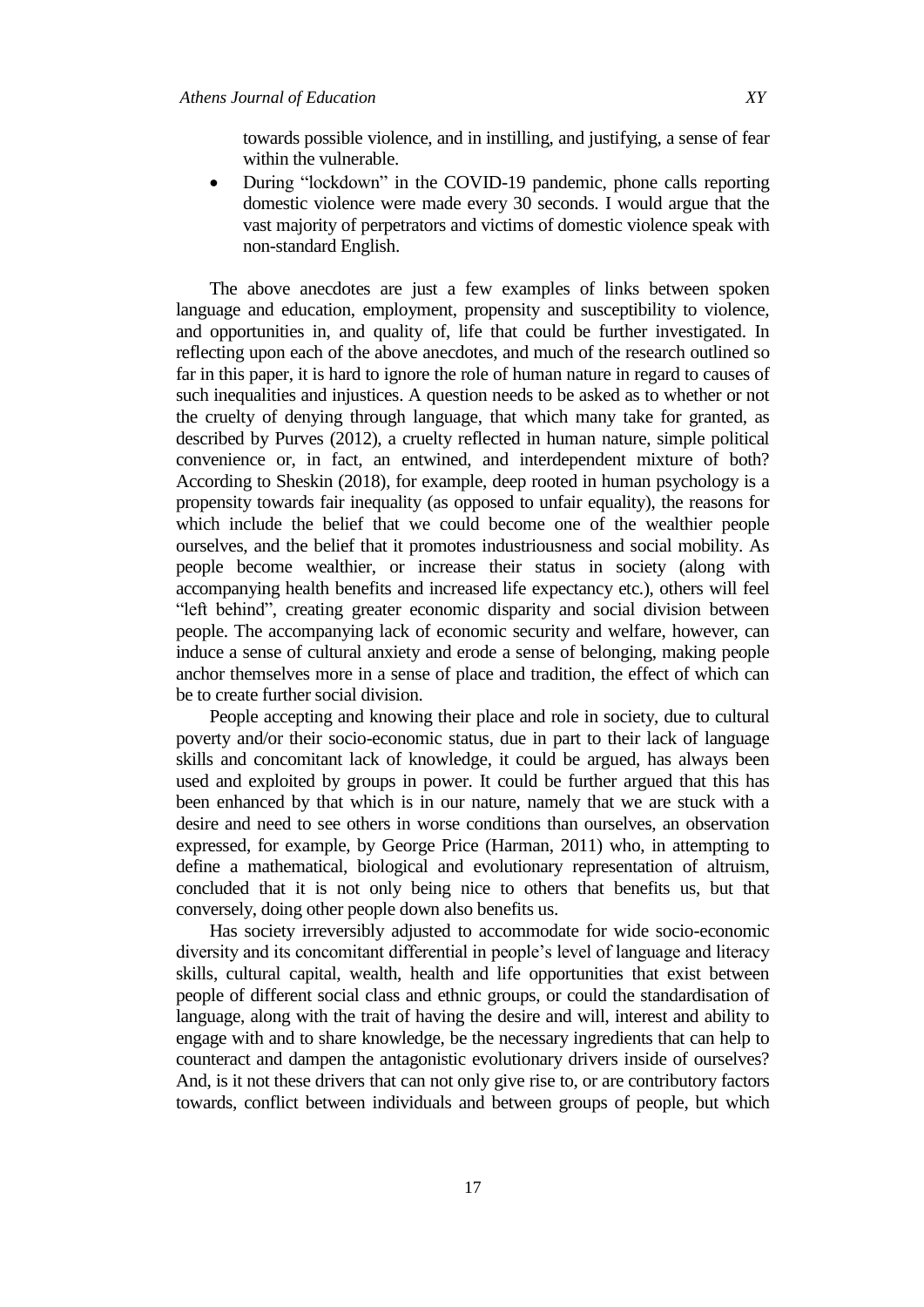*Vol. X, No. Y Norley: Reduction of Socio-economic Diversity through...* 

can be exploited by those in power within organisations?

If the education system is to challenge the unfairness and inconsistencies brought about by socio-economic diversity and a lack of understanding over the impact of language on students' learning and future quality of life, and if there is to be an open and transparent discussion over educational doctrine and the consequences on students" learning, then it needs to adapt itself to tackle the more challenging issues of political expediency and aspects of human nature that promulgate socio-economic division and its consequences.

## References

- Adonis, A., & Pollard, S. (1997). *A Class Act: Myth of Britain's Classless Society*. London: Penguin.
- Ball, S. (2008). *The Education Debate*. Bristol: Policy Press.
- Bernstein, B. (1964). *Elaborated and Restricted codes: Their Origins and Some Consequences*. American Anthropologist Monography Issue, Ethnology and Speech.
- Bourdieu, P. (1977). *Outline of a Theory of Practice*. Cambridge: Cambridge University Press.
- Bourke, J. (1993). *Working Class Cultures in Britain, 1890-1960: Gender, Class, and Ethnicity*. Abingdon: Routledge.
- Briggs, A., & Simons, J. (2014). *Primary Focus: The Next Stage of Improvement for Primary Schools in England*. Available at: [https://policyexchange.org.uk/wp-content](https://policyexchange.org.uk/wp-content/uploads/2016/09/primary-focus.pdf) [/uploads/2016/09/primary-focus.pdf.](https://policyexchange.org.uk/wp-content/uploads/2016/09/primary-focus.pdf)
- Buller, M., Audette, M., Eyolfson, B., Robinson, Q., & Canada, Privy Council Office (2019). *Reclaiming Power and Place: The Final Report of the National Inquiry into Missing and Murdered Indigenous Women and Girls.* Canada: National Inquiry into Missing and Murdered Indigenous Women and Girls.

Burgess, S. (2010). *Measuring Diversity in England's schools*. Bristol University: CMPO. Christodoulou, D. (2014). *Seven Myths About Education.* London: Routledge.

- Clark, C., & Douglas, J. (2011). *Young People's Reading and Writing: An In-Depth Study Focusing on Enjoyment, Behaviour, Attitudes and Attainment*. London: National Literacy Trust.
- Clark, C., & Rumbold, K. (2006). *Reading for Pleasure: A Research Overview*. London: National Literacy Trust.
- DfE (2012). *Research Evidence on Reading for Pleasure*. London: DfE.
- DfES (2006). *Ethnicity and Education: The Evidence on Minority Ethnic Pupils Aged 5-16*. London: DfE.
- Douglas, J. W. B. (1964). *The Home and the School*. London: Macgibbon & Kee.
- Dover, T. L., Major, B., & Kaiser, C. R. (2016). *Diversity Policies Rarely Make Companies Fairer, and they Feel Threatening to White Men.* Harvard Business Review. Available at: [https://hbr.org/2016/01/diversity-policies-dont-help-women-or-minorities-and](https://hbr.org/2016/01/diversity-policies-dont-help-women-or-minorities-and-they-make-white-men-feel-threatened)[they-make-white-men-feel-threatened.](https://hbr.org/2016/01/diversity-policies-dont-help-women-or-minorities-and-they-make-white-men-feel-threatened)
- Dustmann, C., Machin, S., & Schönberg, U. (2010). Ethnicity and Educational Achievement in Compulsory Schooling. *The Economic* Journal, *12*0(546), F272- F297.
- Entwhistle, H. (1978). *Class, Culture and Education*. London: Methuen.
- Gayle, V., & Stopforth, S. (2022) Parental Social Class and GCSE Attainment: Re-reading the Role of "Cultural Capital". *British Journal of Sociology of Education* (Mar).
- Gross, M. (2010). *So Why Can't they Read*. London: Centre for Policy Studies.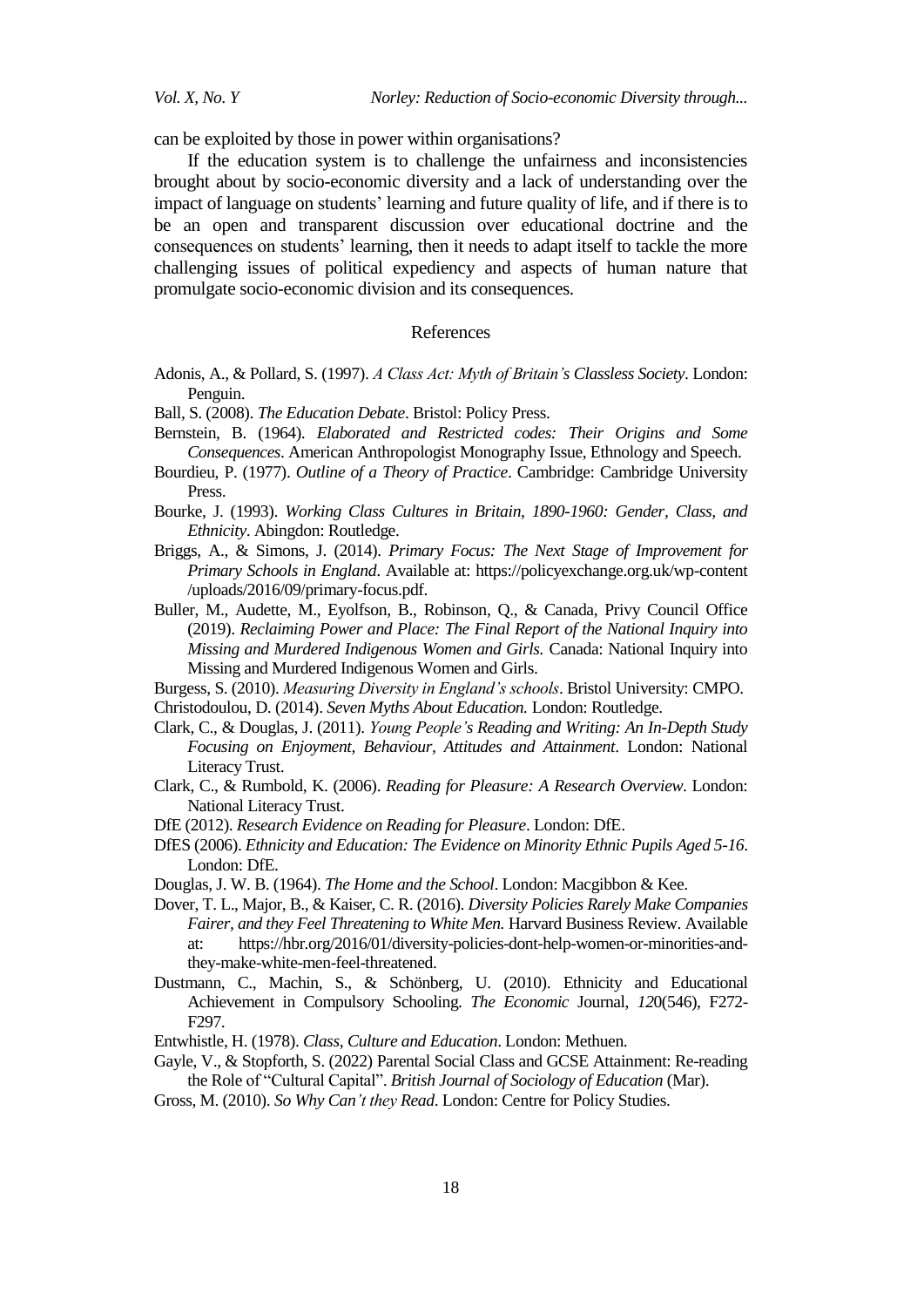- Harman, O. (2011). *The Price of Altruism: George Price and the Search for the Origins of Kindness*. New York: Vintage Books.
- High Pay Centre (2018). *Executive Pay: Review of FTSE 100 Executive Pay.* Available at: [http://highpaycentre.org/files/CEO\\_pay\\_report.pdf.](http://highpaycentre.org/files/CEO_pay_report.pdf)
- [Hirsch, E](http://www.amazon.co.uk/E.-D-Hirsch/e/B001IGOMRC/ref%3Ddp_byline_cont_book_1). D. (1988). *Cultural Literacy: What Every American Needs to Know.* New York: Random House.
- Hollingworth, S., & Mansaray, A. (2012) *Language Diversity and Attainment in English Secondary Schools*. London: IPSE.
- Hollingworth, S., Mansaray, A., Allen, K., & Rose, A. (2011). Parents" Perspectives on Technology and Children"s Learning in the Home: Social Class and the Role of the Habitus. *Journal of Computer Assisted Learning, 27*(4), 347-360.
- Honey, J. (1997). *Language is Power*. London: Faber and Faber Limited.
- Hyman, H. (1967). *The Value Systems of Different Classes*. New York: Ardent Media.
- Institute for Fiscal Studies (2020). *Coronavirus and the Economy: Research, Analysis and More.* Available at: https:/[/www.ifs.org.uk/.](http://www.ifs.org.uk/)
- Jay, A. (2014). *Independent Inquiry into Child Sexual Exploitation in Rotherham (1997– 2013)*. Available at: [http://www.rotherham.gov.uk/inquiry.](http://www.rotherham.gov.uk/inquiry)
- Jerrom, J., & Vignoles, A. (2015). *The Causal Effect of East Asian "Mastery" Teaching Methods on English Children's Mathematics Skills?* Department of Quantitative Social Science, Working Paper No.15-05.
- Labov, W. (1966). *The Social Stratification of English in New York City*. Washington DC: Center for Applied Linguistics.
- Lambeth Council (2019). *The Educational Attainment of White Working Class Pupils*. Available at: https:/[/www.lambeth.gov.uk/rsu/sites/www.lambeth.gov.uk.r](http://www.lambeth.gov.uk/rsu/sites/www.lambeth.gov.uk)su/files/ The\_Educational\_Attainment\_of\_White\_Working\_Class\_Pupils\_-\_Empirical\_Evi dence \_2014.pdf.
- Lewis, O. (1971). *Five Families: Mexican Case Studies in the Culture of Poverty*. New York: Basic Books.
- Marmot, M. (2004). *Status Syndrome: How your Social Standing Directly Affects your Health*. London: Bloomsbury.
- McCulloch, G. (1998). *Failing the Ordinary Child? The Theory and Practice of Working Class Secondary Education.* Buckingham: Open University Press.
- McDonnell, M. (2011). *Social Class and the "Digital Divide"*. Available from: [Social](https://www.academia.edu/2171438/Social_Class_and_the_Digital_Divide_)  [Class and the "Digital Divide" | Michael McDonell -](https://www.academia.edu/2171438/Social_Class_and_the_Digital_Divide_) Academia.edu.
- Merrill, B. & West, L. (2018). *Using Biographical Methods in Social Research*. London: Sage.
- Metropolitan Police (2019). *Ethnicity of People Proceeded Against and Victims of Knife Crime. Calendar Years 2009-2018 (up to 30-11-18)*. Available at: https://www.met. police.uk/SysSiteAssets/foi-media/metropolitan-police/disclosure\_2019/february\_20 19/information-rights-unit---ethnicity-of-perpetrators-and-victims- of-knife-crime-inlondon-from-april-2008-to-november-2018.
- Miao, Z., & Reynolds, D. (2014). The Effectiveness of Mathematics Teaching: A Crossnational Investigation in Primary Schools in England and China*.* At *The Annual Conference of British Educational Research Association (BERA).* London, GB, 23-25 Sep 2014.
- National Literacy Trust (2009). *Manifesto for Literacy*. London: HMSO.
- Norley, K. (2013). Language, Social Class, Ethnicity and Educational Inequality*.* In H. Arslan, & G. Rata (eds.), *Multicultural Education: From Theory to Practice,* 103- 118. Newcastle Upon-Tyne: Cambridge Scholars Publishing.
- Norley, K. (2018). *Making Britain Literate.* 3rd Edition. Cambridge: Twentyfivefiftytwo. OECD (2011). *Education at a Glance 2011: OECD Indicators.* Paris: OECD Publishing.